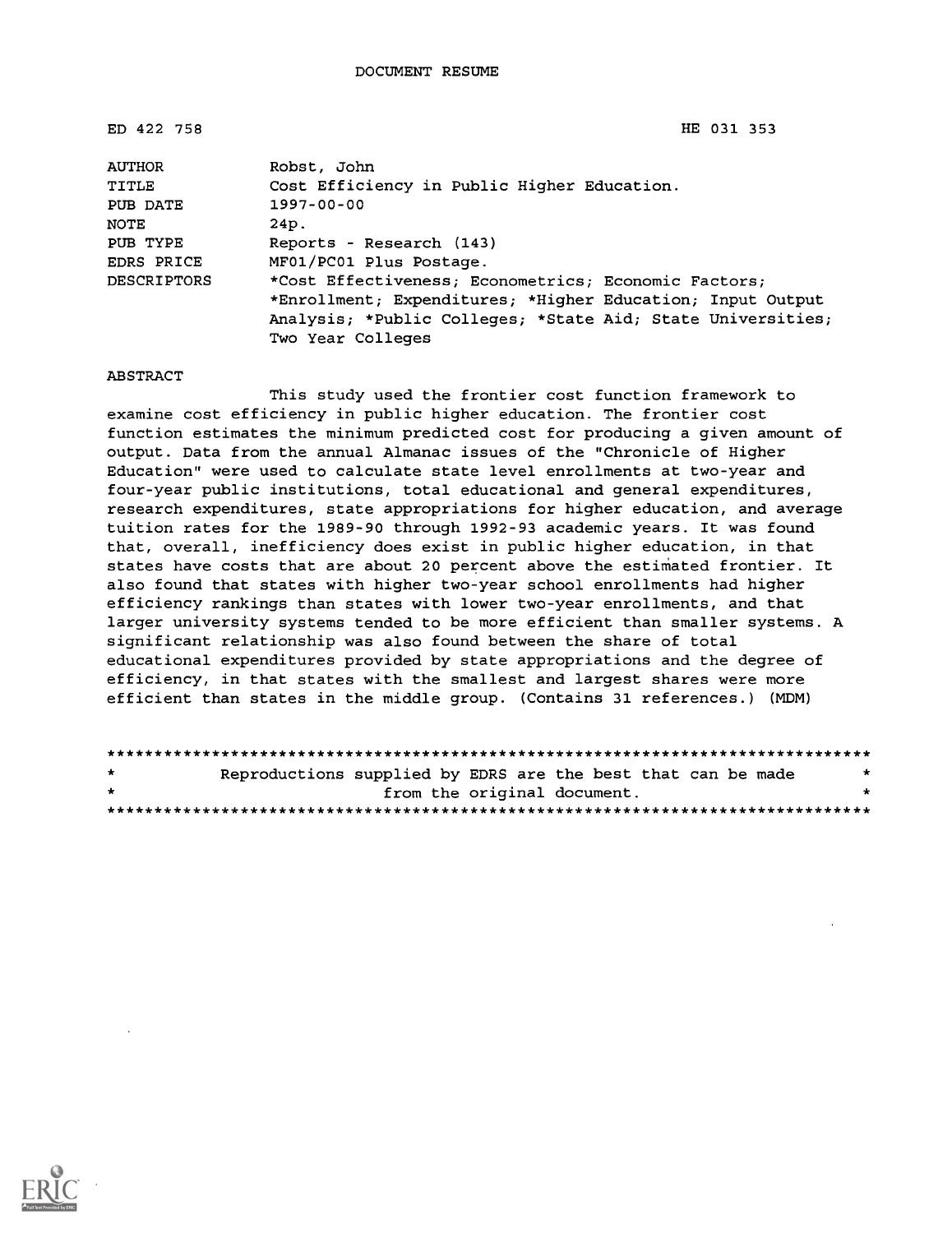ż

# Cost Efficiency in Public Higher Education

by

John Robst

Department of Economics SUNY - Binghamton Binghamton, NY 13902-6000 Phone: (607) 777-4961 FAX: (607) 777-4900 E-Mail: bg0443@bingymb.cc.binghamton.edu

2

 $352$  $45/$ 

| U.S. DEPARTMENT OF EDUCATION<br>Office of Educational Research and Improvement |  |
|--------------------------------------------------------------------------------|--|
| EDUCATIONAL RESOURCES INFORMATION                                              |  |
| <b>CENTER (ERIC)</b>                                                           |  |
| This document has been reproduced as                                           |  |
| received from the person or organization                                       |  |
| originating it.                                                                |  |

0 Minor changes have been made to improve reproduction quality.

Points of view or opinions stated in this document do not necessarily represent official OERI position or policy.

PERMISSION TO REPRODUCE AND DISSEMINATE THIS MATERIAL HAS BEEN GRANTED BY HE

John Robst

TO THE EDUCATIONAL RESOURCES INFORMATION CENTER (ERIC)

JEL Code: 12, H4 Keywords: Government expenditures and education, Analysis of education 1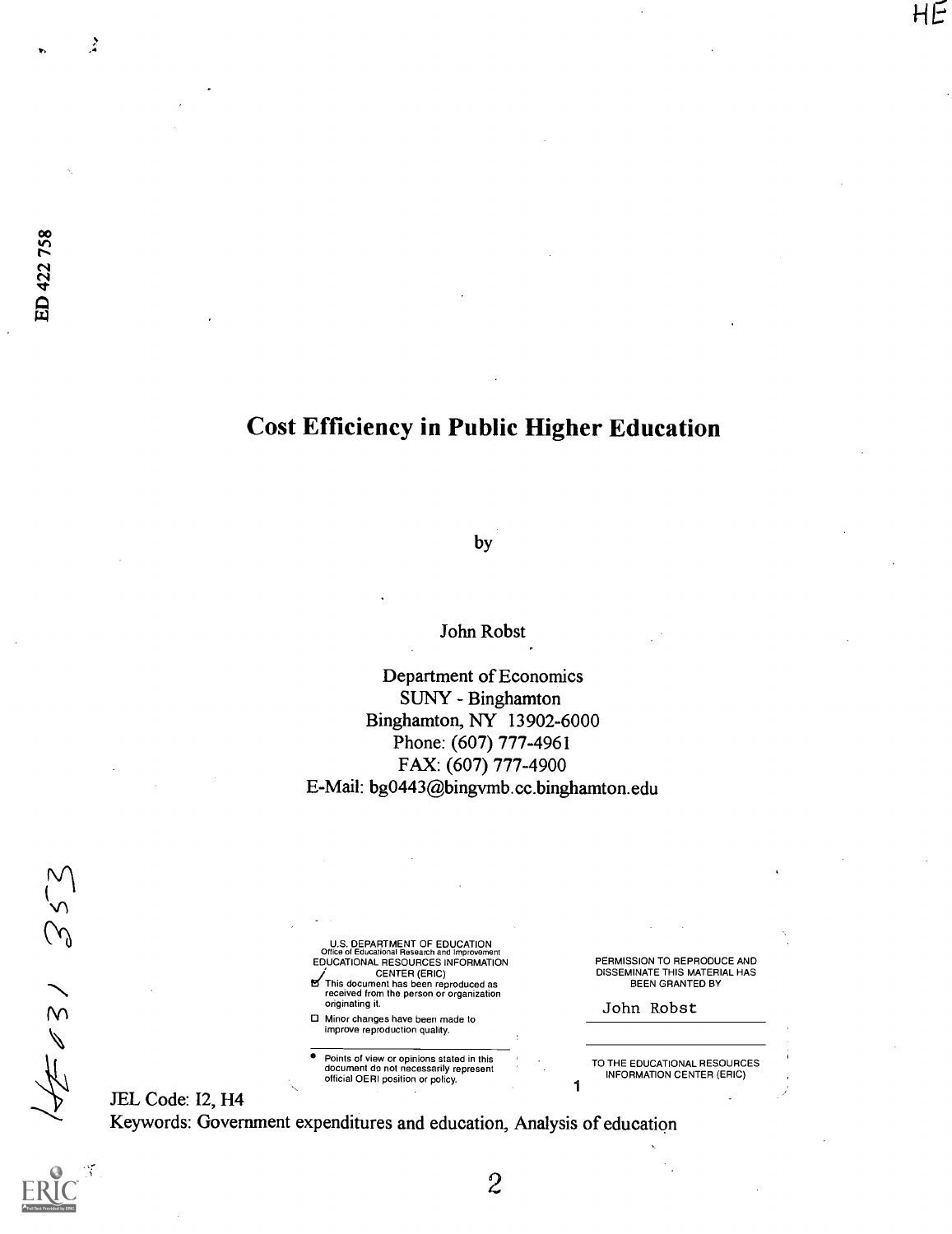#### Abstract

This paper has two primary purposes. The first is to extend the literature examining costs in higher education to a frontier cost function framework. The second goal is to determine whether the source of funds in public higher education influences the degree of efficiency. A frontier cost function is estimated from state level data on higher education with "excess" costs measured as the difference between the minimum cost predicted by the frontier and actual costs. Results show that larger university systems are more efficient than smaller university systems. Also, the source of funds is important as states with the lowest and highest share of total expenditures provided by state appropriations are less efficient than states in the middle of the expenditure distribution.

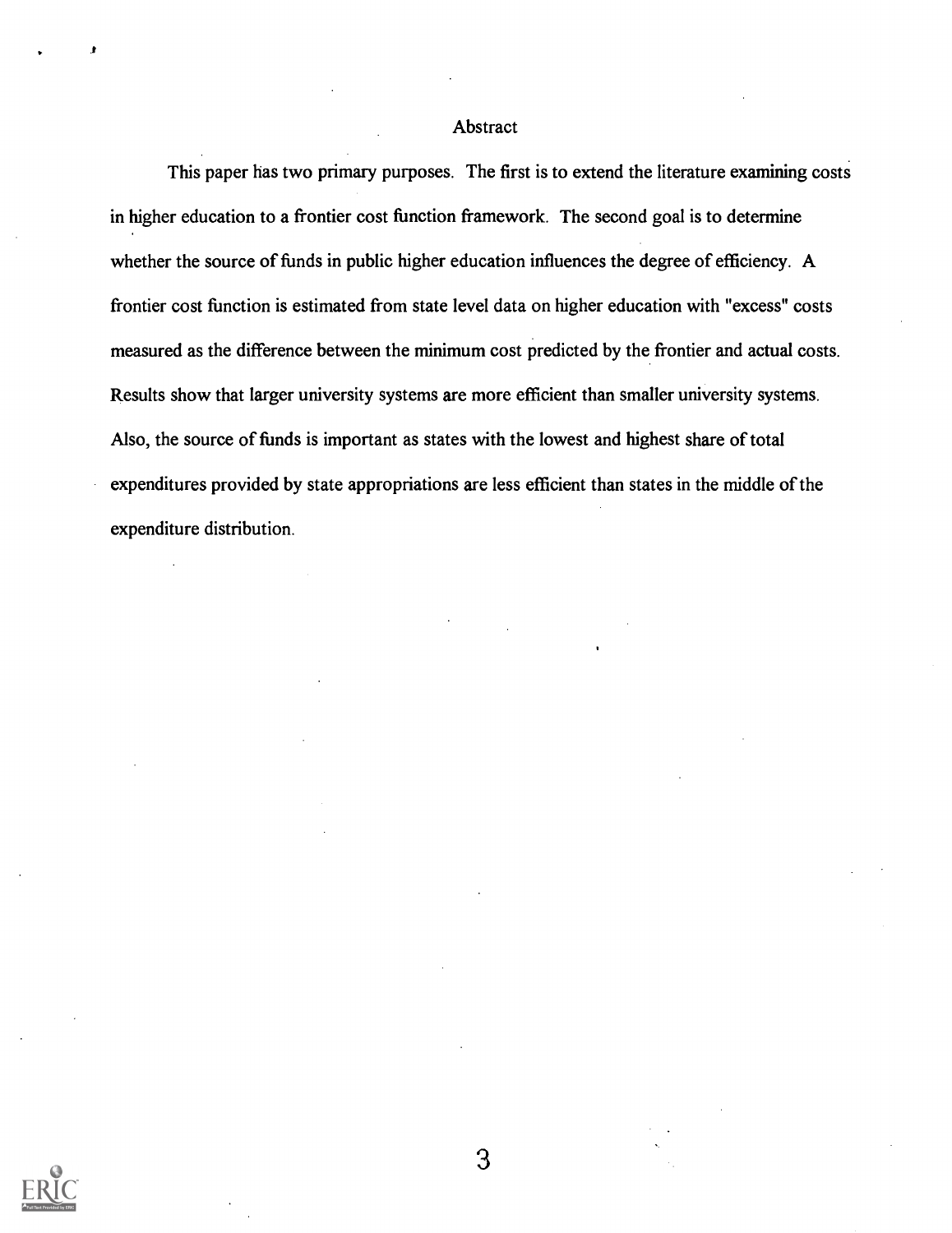#### Introduction

Understanding the cost structure of universities is vitally important. Many suggest that higher education institutions are inefficient in their operations. The 1996 Almanac issue of The Chronicle of Higher Education contains quotes from state leaders calling colleges "overfunded" (Gov. Fife Symington, Arizona) and "ripe for a hostile takeover" (Gov. Fob James, Alabama). These governors and leaders in several other states have sought to limit the growth in state appropriations for higher education, with some states actually decreasing funding in recent years. Yet other states increased state funding substantially. For example, Oklahoma increased state funding of higher education by 13 percent for 1996-97. State higher education officials called this a reward for making public colleges more efficient over the previous three years. In addition, 18 states partly base appropriations to individual public colleges on meeting specific performance measures.

Why some states are more efficient at providing public higher education to students and the relationship between efficiency and state funding has not been adequately addressed in the literature. This paper attempts to partly fill this gap. In particular the primary goal is to determine whether public university systems that receive a larger proportion of their funds from state appropriations are relatively more efficient than university systems that receive a large share of their funds from other sources such as tuition.

The standard approach used to consider efficiency in higher education is to examine the costs of providing higher education.' Early studies concentrate on a single output in higher education, namely undergraduate students measured by full-time equivalent students, number of credit hours, or number of students. This is problematic as colleges and universities have a variety



 $\mathbf{I}$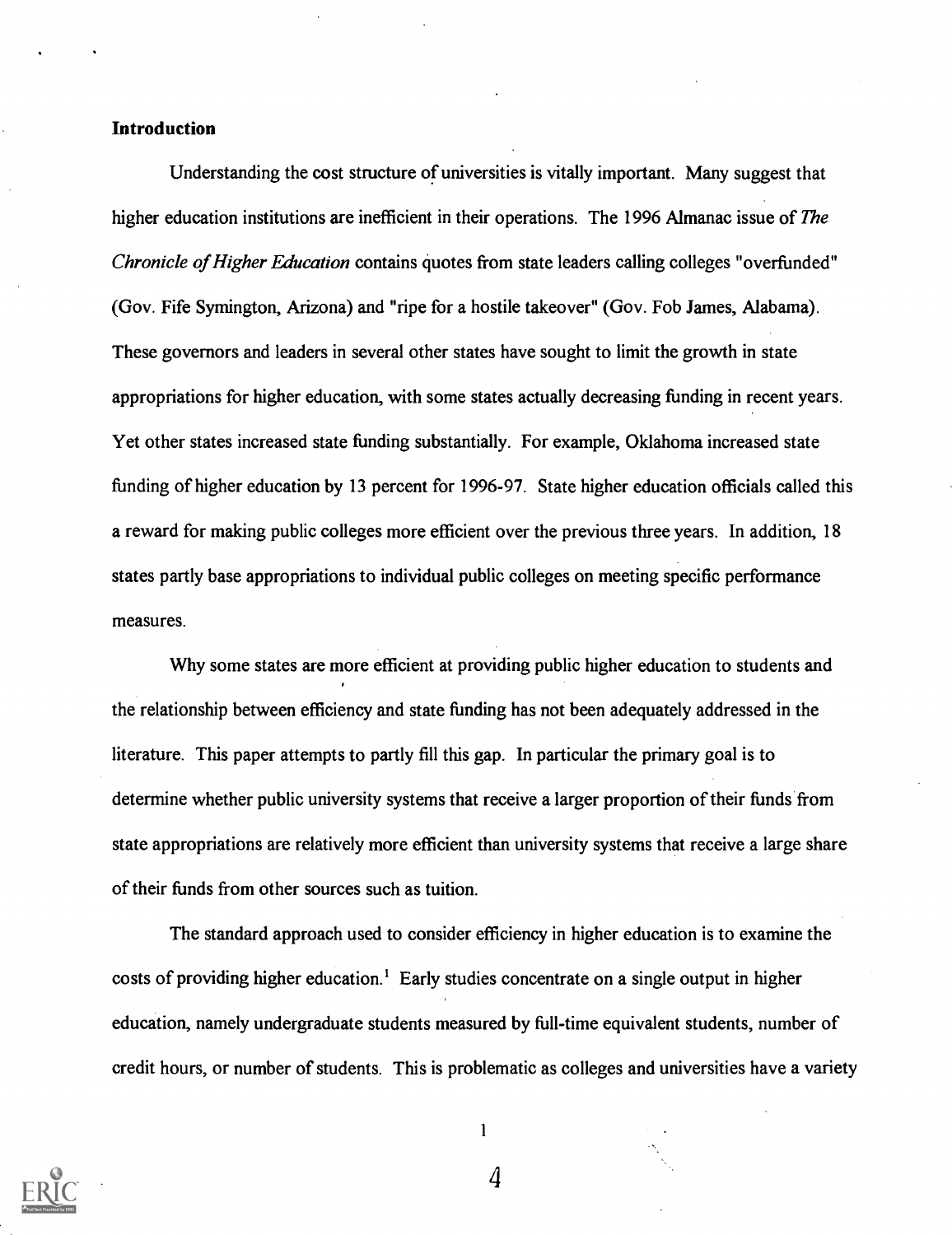of different outputs. As a result of focusing only on undergraduate students and ignoring other outputs from higher education such as graduate education and research, James (1978) noted that the costs of providing an undergraduate education were overstated.

Recent studies have overcome this shortcoming by considering universities to be multiproduct firms that produce undergraduate students, graduate students, and research. Cohn, Rhine, and Santos (1989) use Higher Education General Information Survey (HEGIS) data on over 1,000 institutions to estimate cost functions for public and private schools. De Groot, McMahon, and Volkwein (1991) extend this research by focusing on a subset of doctoral granting universities, using a different measure of research output, and testing for any impact of the degree of state regulation on costs. Dundar and Lewis (1995) examine costs at the department level for 18 public research universities. In general, each study finds that total costs increase as enrollment increases and as research output increases, and that interactions between the various outputs are statistically important in determining institutional or departmental costs. In addition, economies of scale are generally found in higher education.

Others have estimated production functions for higher education where outputs are regressed on the inputs.<sup>2</sup> The relevant approach depends on the question that the researcher desires to answer and the available data. In the case of public higher education, a cost function is probably preferable since outputs are relatively exogenous compared to inputs. Also, while costs are relatively easy to measure, outputs in higher education are often difficult to measure, therefore costs are emphasized in determining the efficiency of state higher education systems.

This paper takes a different approach than previous studies by estimating a frontier cost function. Frontier cost functions are a frequently utilized tool for looking at production costs in



2

 $\overline{5}$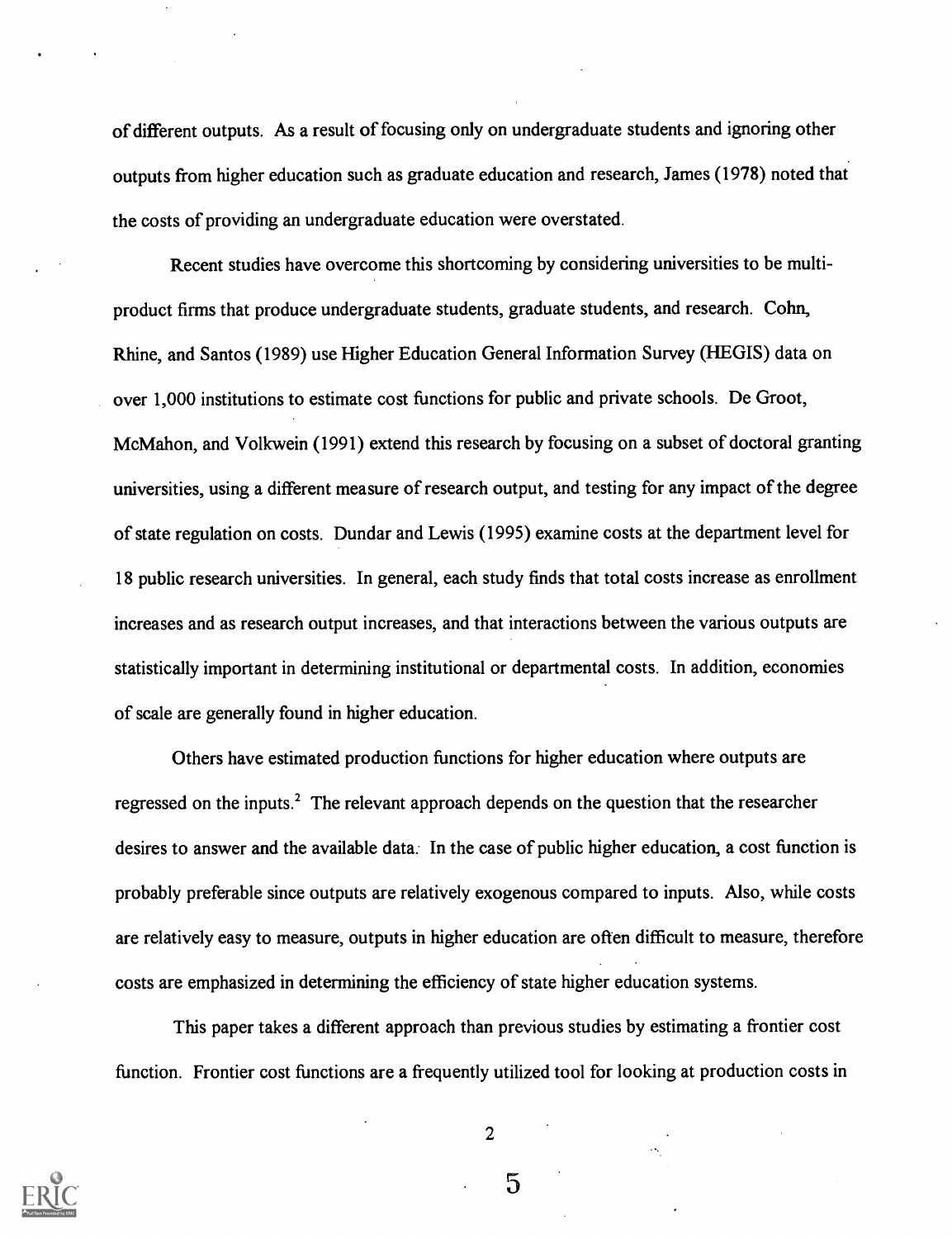manufacturing plants and industries. The frontier estimates the minimum predicted cost for producing a given amount of output, which in the case of universities is measured by students and research. The difference between the predicted minimum cost and actual cost is considered to be "excess" cost. The goal of this paper is to examine several factors that may lead to states being more or less efficient at providing higher education. In particular the relationship between the size of the university system and efficiency is examined. As mentioned above, previous research finds economies of scale exist in the provision of higher education, thus larger university systems are expected to be more efficient than smaller university systems.

Previous research on state appropriations has emphasized factors that influence the level of state spending.' Given that state leaders often call for reduced growth or reductions in state appropriations as a reaction to perceived inefficiency, it is important to determine if there is a link between funding sources and efficiency. Thus this paper determines whether there is a relationship between the share of expenditures from state appropriations and the level of efficiency. No attempt is made to rigorously explain why there may be a relationship between state appropriations and efficiency, rather the question is whether state leaders are correct in assuming such a relationship exists.

Government agencies are often accused of being inefficient in their provision of public goods. Also, similar to the flypaper effect, an increase in state appropriations may lead to greater expenditures by university systems and unless accompanied by an increase in output can lead to greater inefficiency. On the other hand, states may be in a position to better oversee the provision of education. As a state provides a larger share of a university system's budget, the state has a greater incentive to make certain the money is well spent. In addition, states that provide a



3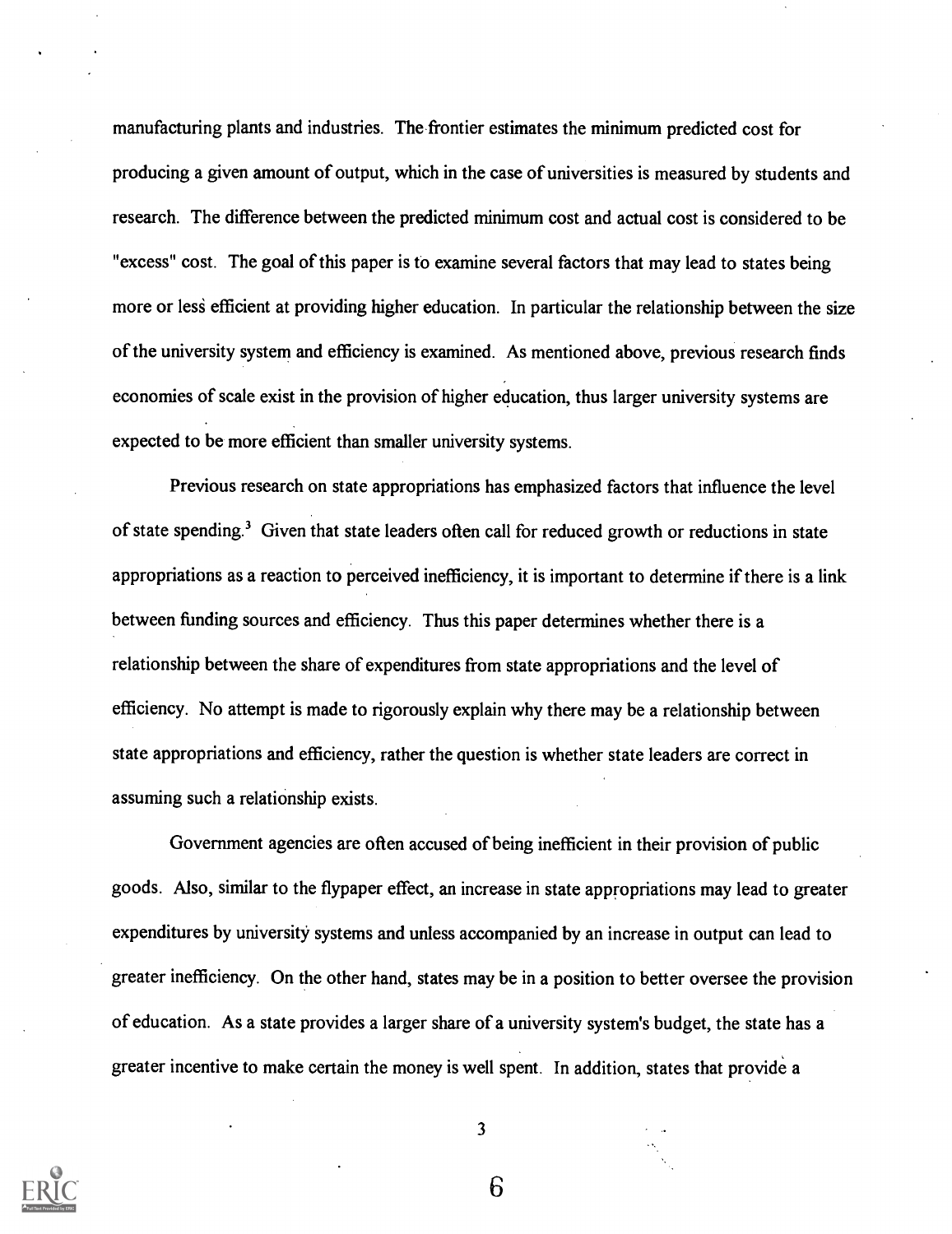greater share of the university's costs are likely to be able to influence spending by the university system.

The remainder of the paper is organized as follows. The next section discusses the data used in the paper. This is followed by a discussion of the methodology. Last the results and some concluding remarks are provided.

#### Data

An interesting question is the appropriate level of aggregation for this study. Costs can be examined at the department level, institution level, or the state level. Since the primary goal of this paper is to examine the relationship between costs and *state* appropriations, the natural place to start is at the *state* level. This does not imply that consideration of institutions and even departments is not worthwhile, indeed, it may be very important.

The data used in this paper are derived from The Chronicle of Higher Education. In each year the Chronicle publishes a special Almanac issue which includes substantial data on higher education in the United States. Data are available at the state level on student enrollments at 2 year and 4-year public institutions, total educational and general expenditures at public institutions, research expenditures, state appropriations for higher education, and average tuition rates at public institutions. Some information is published with a several year lag, thus the sample covers the 1989-1990 through 1992-1993 academic years with variable means reported in Table 1. The average state spent over \$1.9 billion dollars on higher education (in 1990-91 dollars) per academic year, of which almost \$800 million came from state appropriations. On average, there are almost as many students enrolled in 2.-year schools as 4-year schools.



4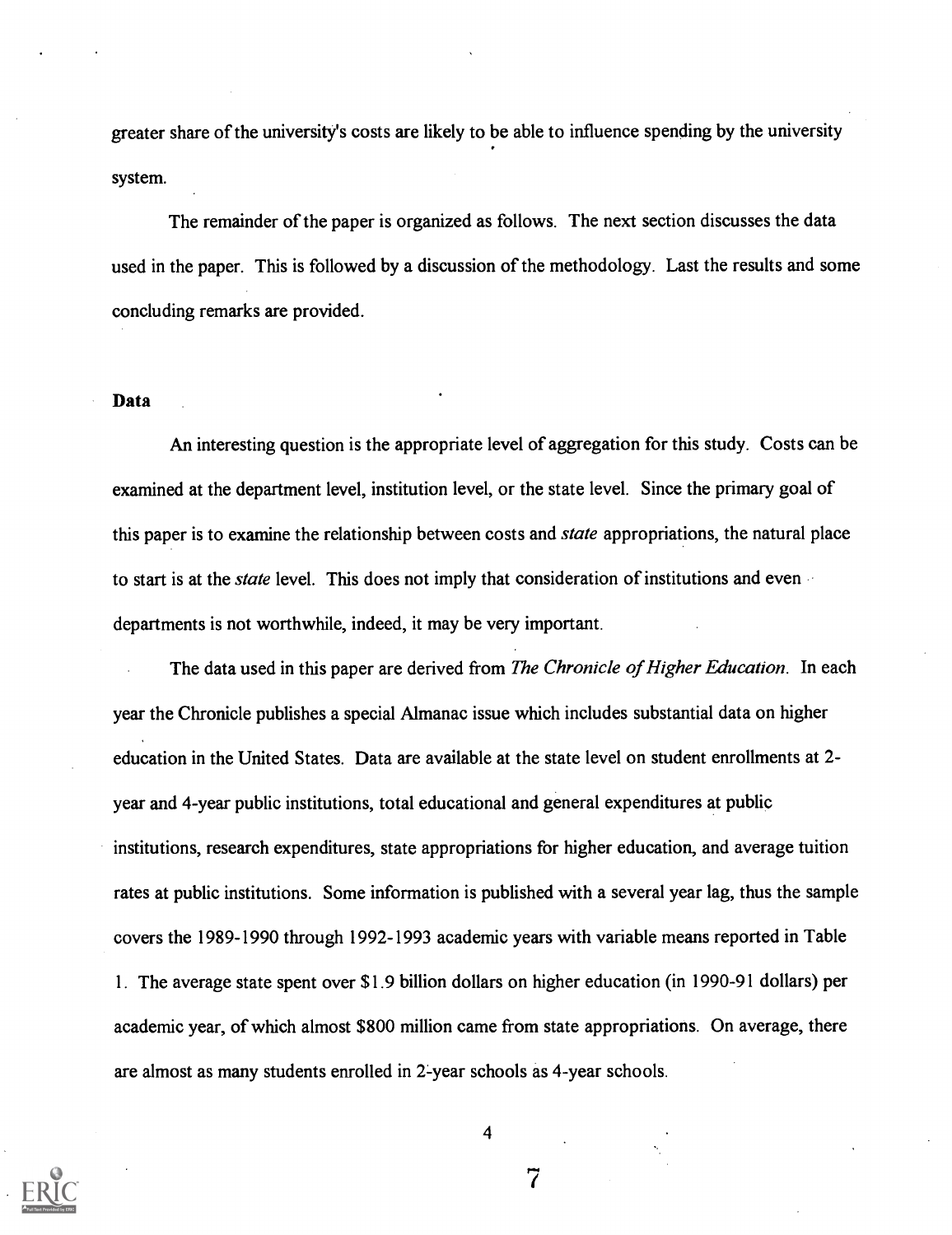### Methodology

Stochastic frontier estimation, first developed by Aigner, Lovell, and Schmidt (1977), is well established in the literature as a means of examining costs. We begin by considering the following equation:

$$
C_{it}^P = X_{it}\beta + \nu_{it} \le C_{it}^o \tag{1}
$$

where the dependent variable represents the university system's minimum potential cost, X is a vector of variables measuring output, v is a disturbance distributed as  $N(0,\sigma^2)$ , i represents states, and t denotes time. The minimum cost  $(C<sup>p</sup>)$  is less than or equal to the actual general and educational expenditures  $(C<sup>o</sup>)$  on public higher education, with a state operating at the most efficient level having costs equal to the minimum predicted cost. However, the vast majority of university systems operate above the frontier.

By reconsidering equation (1) we can see:

$$
C_{it}^o = C_{it}^p + u_{it} \tag{2}
$$

where  $u_{it} \ge 0$ . If  $u_{it} = 0$  the university system has achieved its minimum cost. Thus  $u_{it}$  is considered a state specific estimate of "excess" costs at time t. Combining equations (1) and (2) leads to:

$$
C_{it}^o = X_{it}\beta + \epsilon_{it} \t{,}
$$
 (3)

where  $\epsilon_{it} = v_{it} + u_{it}$  and X contains the following:

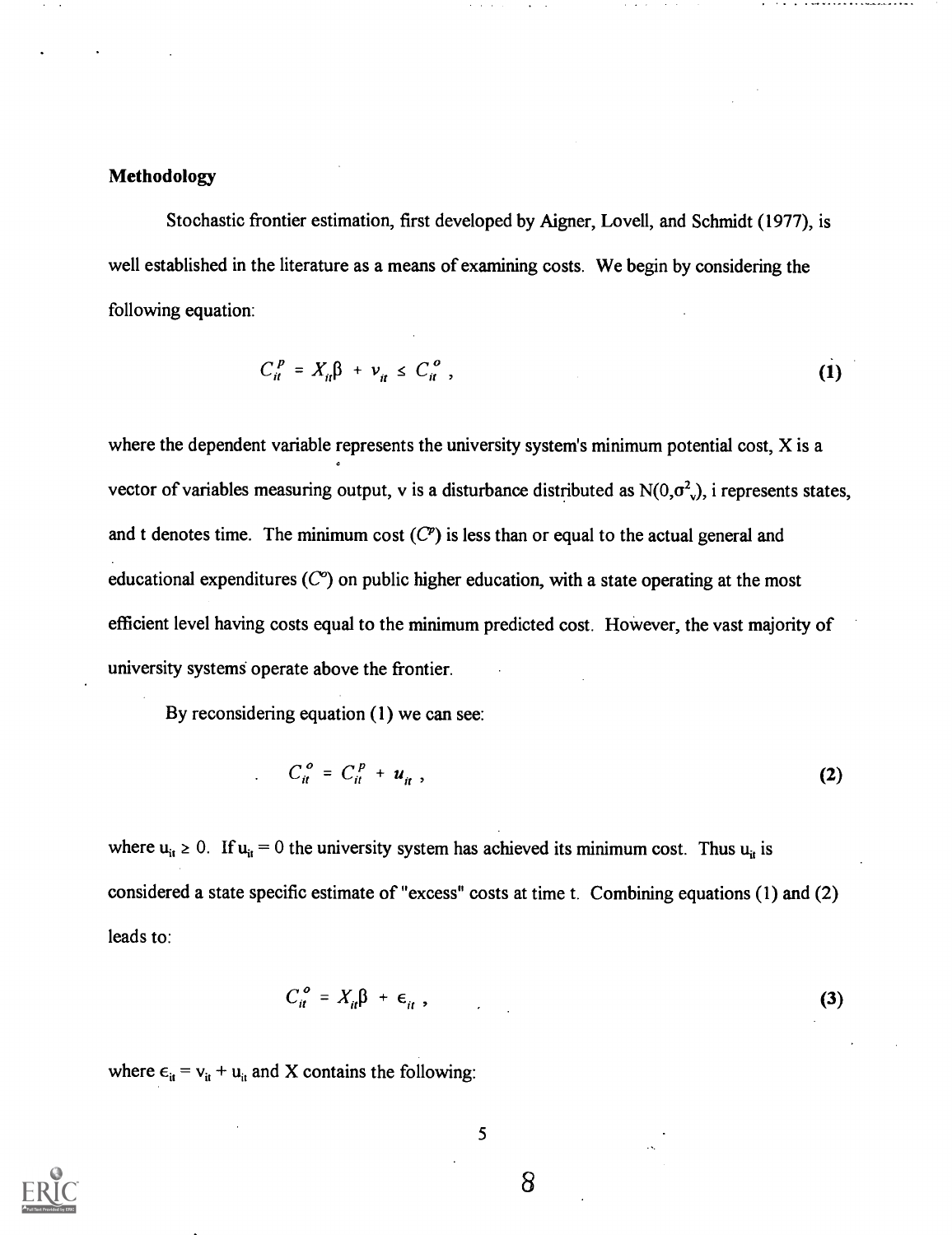- total students enrolled at 2-yr public institutions in the fall semester

total students enrolled at 4-yr public institutions in the fall semester

- total research expenditures.

Quadratics for each variable are included to account for possible nonlinearities and interactions between the three outputs are also included in the specification. Wages are not included in the specification as the labor market for faculty is typically assumed to be a national market where little differences in salary exist once adjustments are made for productivity.<sup>4</sup>

Several changes to the specification would be desirable, but cannot be incorporated with these data. It would be useful to divide the number of students at 4-year institutions into two groups; undergraduate students and graduate students. It would be helpful to have a better measure of research output or a measure of the quality of output. Research expenditures are an imperfect proxy for research output, however I am not aware of a cumulative measure of research output for states.' The cost of higher education may depend on the quality of schooling offered by the state, with states offering a higher quality education incurring higher costs. Koshal and Koshal (1995) use SAT scores as a measure of the quality of higher education, however SAT scores are more likely to capture the quality of incoming students or elementary and secondary schooling, not the quality of higher education. Output from public service and capital inputs to the production process are also difficult to measure and not included in the analysis. Previous research has also lacked these data.

Estimation of equation (3) is achieved through the use of maximum likelihood. The distribution of u is assumed to be half-normal  $u_{it} \sim N(0,\sigma^2 u)$ , and truncated at zero from below,  $u_{it}$  $\geq 0.6$  The distribution of  $\epsilon$  is parameterized as:

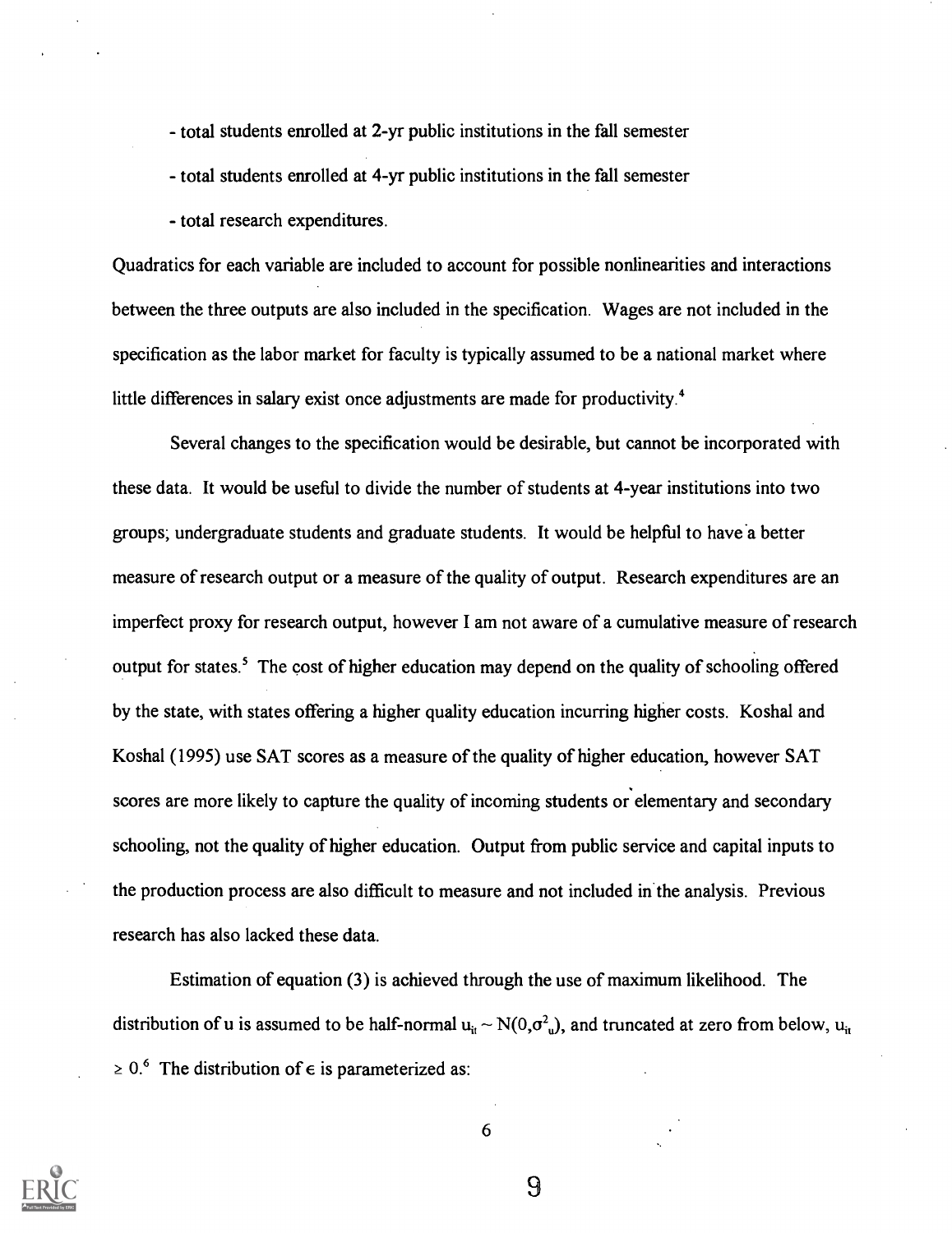$$
f(\epsilon) = \frac{2}{\sigma} f(\frac{\epsilon}{\sigma}) [1 - F(\epsilon \lambda \sigma^{-1})], \qquad (4)
$$

where

$$
\sigma^2 = \sigma_u^2 + \sigma_v^2, \quad \lambda = \frac{\sigma_u}{\sigma_v} \tag{5}
$$

The estimate of u is obtained via maximum likelihood and the following likelihood function:

$$
\ln L(w_o/\beta,\lambda,\sigma^2) = N \ln \frac{\sqrt{2}}{\sqrt{\pi}} + N \ln \sigma^{-1} + \sum_{ii} \ln[1 - F(\epsilon_{ii}\lambda\sigma^{-1})] - \frac{1}{2\sigma^2} \sum_{ii} \epsilon_{ii}^2
$$
 (6)

From these results, we obtain estimates of  $\beta$ ,  $\lambda$ , and  $\sigma^2$ .

The techniques of Jondrow, Lovell, Materov, and Schmidt (1982) are used to obtain state specific estimates of  $u_{ii}$ :

$$
E(u_{i}/\epsilon_{i}) = \frac{\sigma_{i}^{2} \sigma_{v}^{2}}{\sigma^{2}} \left[ \frac{f(\epsilon_{i}/\sigma^{-1})}{1 - F(\epsilon_{i}/\sigma^{-1})} - (\frac{\epsilon_{i}/\sigma}{\sigma}) \right] , \qquad (7)
$$

One problem with this measure of "excess" costs is that states with large educational expenditures are likely to have larger one-sided error terms. Studies looking at only one output, such as undergraduate students, generally consider per student costs. However it is unclear how to calculate an "average" cost or inefficiency with multiple outputs. In order to adjust the onesided error term for the amount of output, inefficiency is defined as the one-sided error term divided by the predicted minimum potential cost estimated by the frontier:<sup>7</sup>

$$
Inefficiency_{it} = u_{it} / C_{it}^{p}
$$
 (8)



 $\overline{7}$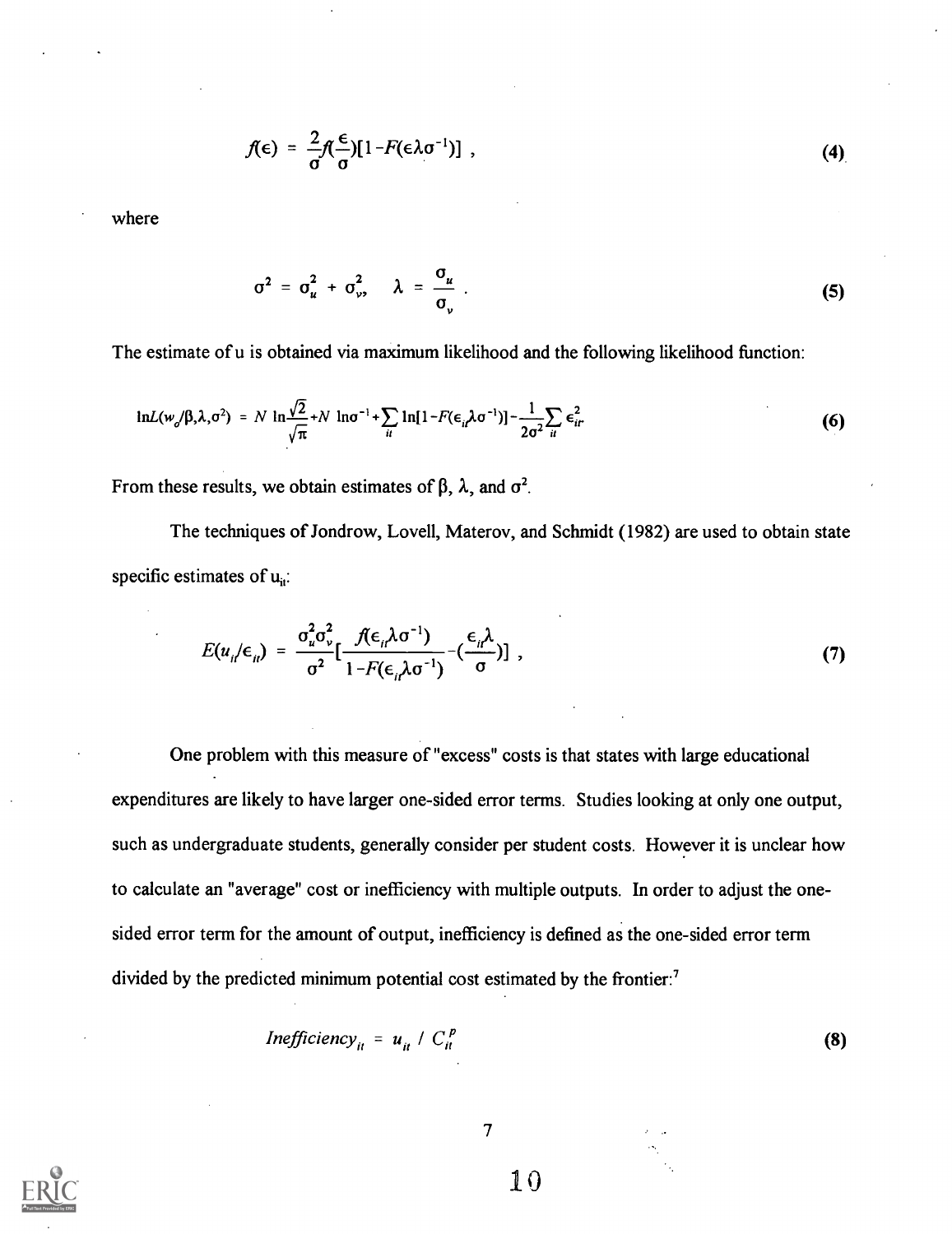Several different questions are considered. First, the relationships between each output and the level of inefficiency are considered. Second, the relationship between the source of funds and the degree of inefficiency is examined. This issue is considered in two steps, first by comparing state appropriations and inefficiency, and second by considering inefficiency and the proportion of total expenditures for higher education covered by state appropriations (SHARE). For each comparison, the sample is ranked based on the variable under consideration and broken into three groups of almost equal size. The average level of inefficiency is computed for each group and ANOVA tests are performed under the null hypothesis that all means\are equal. When the null hypothesis is rejected, t-tests are performed to determine which means are significantly different.

#### **Results**

The results from both OLS and frontier estimation are provided in Table 2. Similar to other higher education cost functions, both 2-year and 4-year students are positively related to total costs. The cost of educating a student at a 2-year institution is lower than the cost at a 4 year school. Research expenditures are also positively related to total expenditures. The statistical significance of  $\Gamma$  implies that inefficiency does exist in the provision of higher education. On average states have costs that are 20 percent above the minimum estimated frontier.

The first question we seek to answer is whether there is a relationship between the outputs and the level of inefficiency. The sample is ranked by enrollments at 2-year schools, with average inefficiency calculated for each group. ANOVA tests reject the null hypothesis of equal means for all three groups. The means are reported in Table 3 and show that the degree of inefficiency

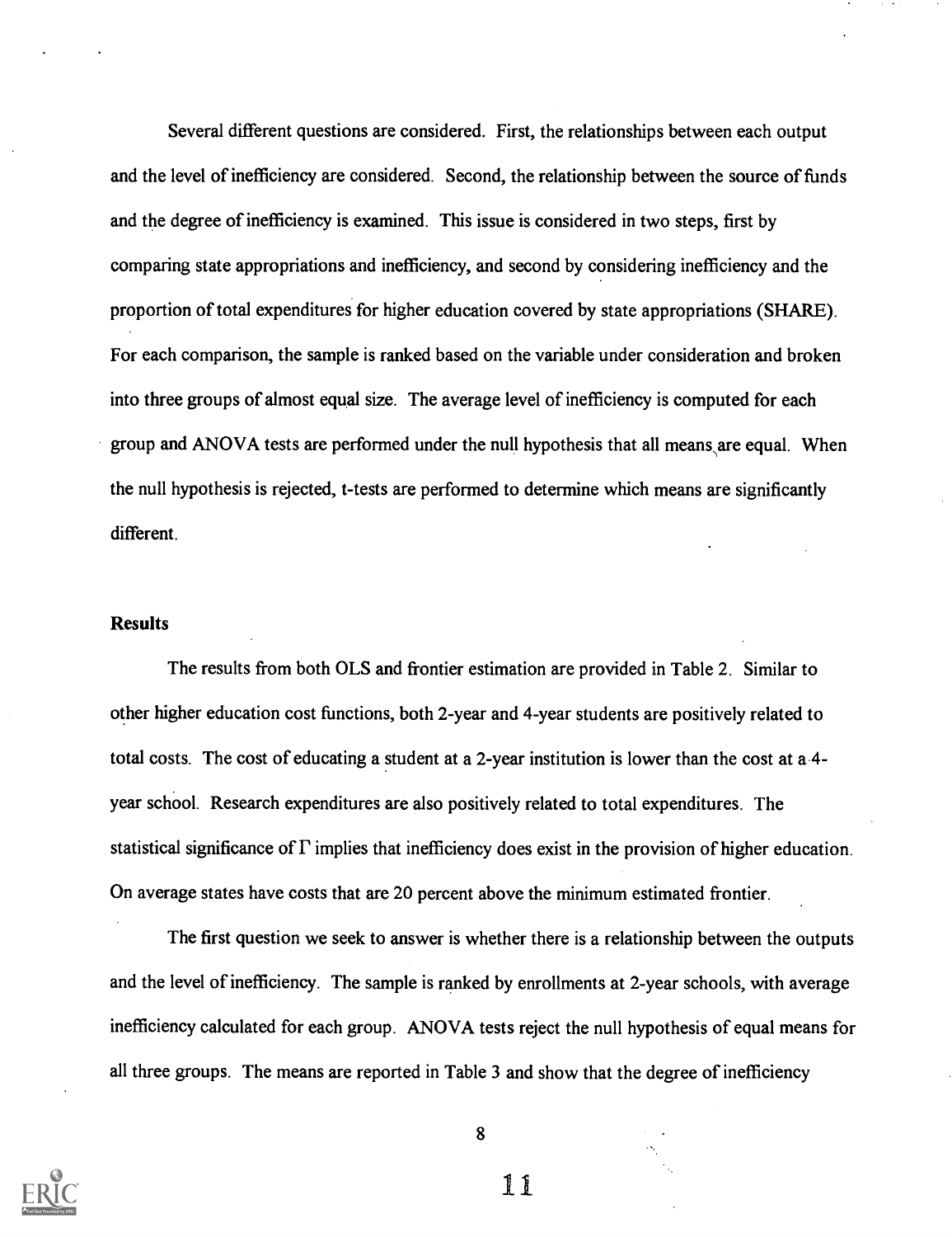varies considerably across states and falls as enrollments increase.<sup>8</sup> States with the fewest enrollments at 2-year schools had an inefficiency level of .4027. Thus actual expenditures were 40 percent above the predicted minimum frontier and on average, states had costs \$150 million above their predicted minimum. The states with the highest 2-year enrollments have an average inefficiency level of .0803, with expenditures only 8 percent above the predicted minimum. On average, \$200 million in costs were incurred above the estimated frontier. While states with larger enrollments in 2-year schools are farther above the frontier (\$200 million vs. \$150 million), the amount is a far smaller proportion of predicted minimum costs.

Similar patterns are found when considering enrollments at 4-year schools and research expenditures. Given, that the rankings of states are quite similar across the three outputs, the results do not necessarily show that higher research expenditures or enrollments directly lead to less inefficiency. However, larger university systems tend to be more efficient than smaller university systems.

An alternative method is to use regression analysis to examine these relationships. Separate regressions were estimated where the level of inefficiency is regressed on each output individually. In each case, efficiency increases as the output measure increases. A quadratic specification for the output measure was also tested and in each case the coefficient on the quadratic term was positive and significant. By examining the coefficients, it can be shown that the degree of inefficiency falls as university systems become larger, but actually begins to increase for the largest university systems.

These results are interesting but are not really relevant for public policy. Montana and Wyoming have smaller university systems than New York and there is little those states can do



9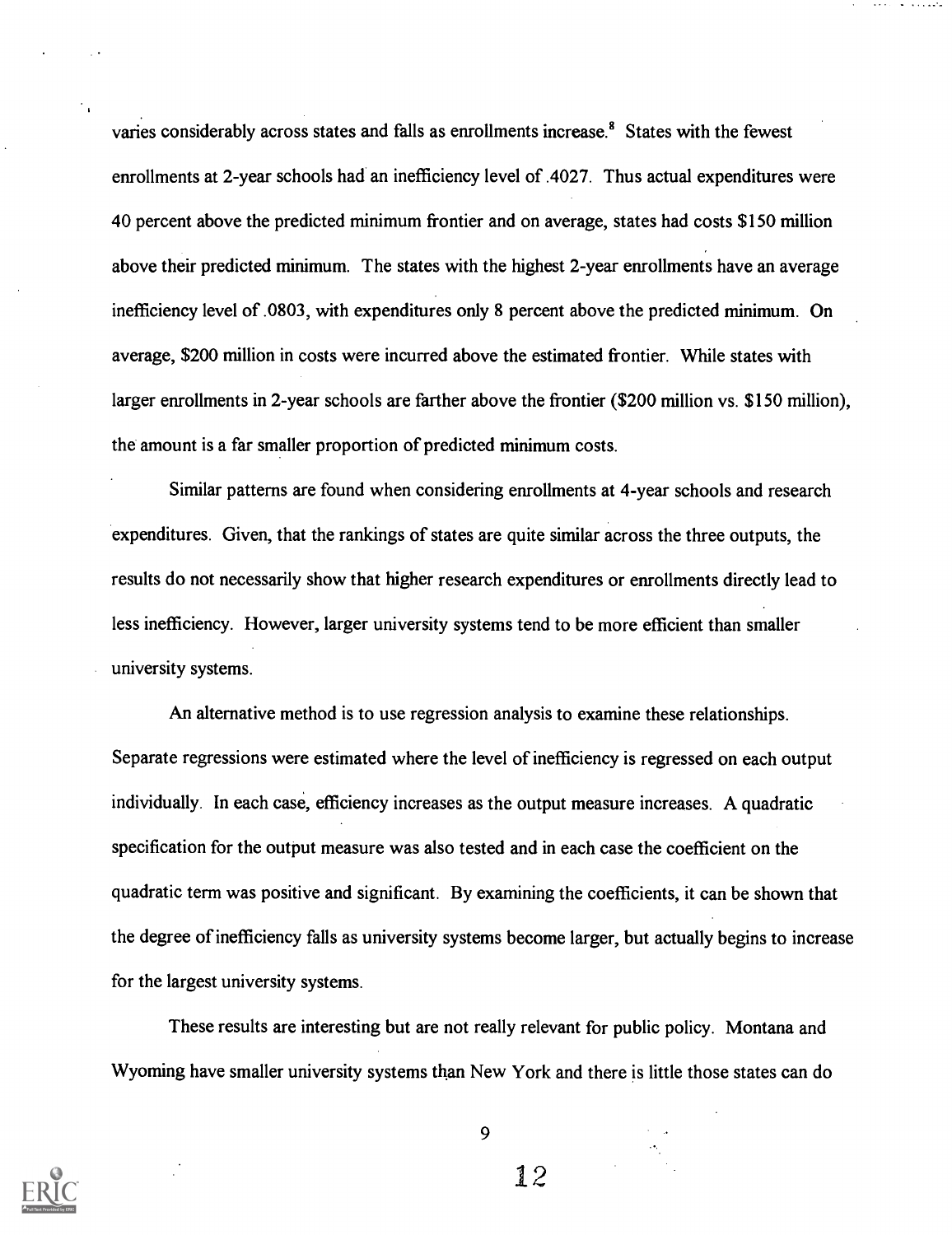about the size differential.

Next the level of efficiency is related to the source of the school system's funds. The level of state appropriations is also inversely related to the degree of inefficiency. States with the smallest appropriations have an average degree of inefficiency of .4134, while states with the largest appropriations average .0717. Again this provides some support that larger university systems are more efficient than smaller university systems.

Last, and most important from a policy perspective, the relationship between inefficiency and the share of total funds from state appropriations (SHARE) is examined. The state rankings based SHARE are quite different than the other comparisons, thus it is not simply another comparison of university system size. .States with the smallest SHARE have an average level of inefficiency of .2465, with this figure falling to .1499 for the middle group. However, states with the highest SHARE are quite similar to the states with the smallest SHARE. The degree of inefficiency is regressed on the SFIARE and SHARE squared, and the point calculated that minimizes the level of inefficiency. Inefficiency is minimized when the state SHARE is approximately 45 percent of total expenditures.<sup>9</sup>

Based on these results, states need to be cautious about simply reducing state appropriations as a reaction to perceived inefficiency. For states with a high state SHARE, a reduction in state appropriations may result in greater efficiency if the state SHARE falls as a result of the reduction. This is likely to be the case, even if none of the loss in state appropriations is offset by an increase in tuition revenue, the state SHARE will still fall. However, if a university system reduces its total expenditures such that the state has a smaller university system, then efficiency may not increase. Any positive effect on efficiency from



10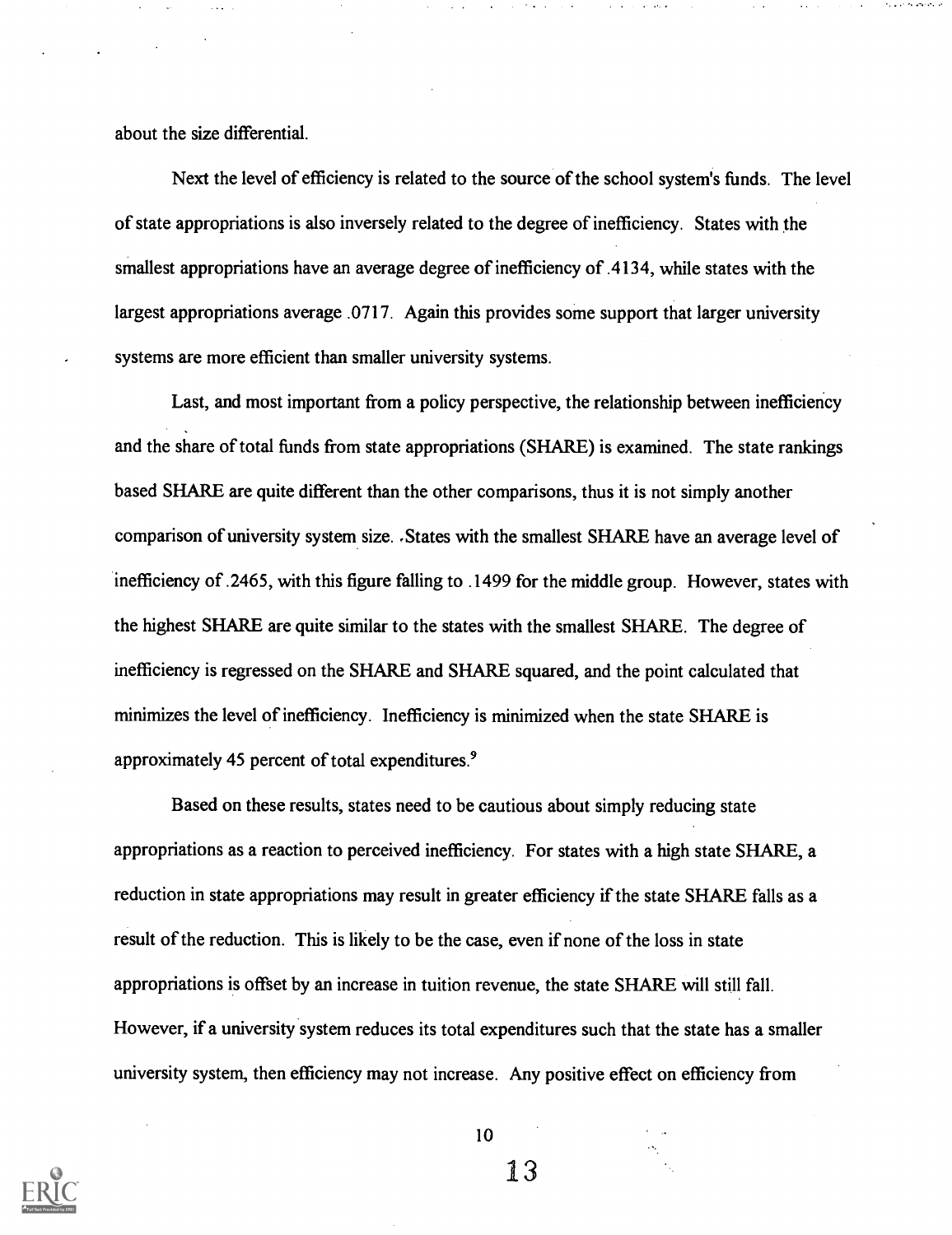reductions in the state SHARE decreases as the state SHARE approaches 45 percent, and if the state share falls below 45 percent the degree of inefficiency may actually increase. States that already provide a small SHARE of total expenditures are unlikely to increase efficiency through further reductions. These states are more likely to increase efficiency by exerting pressure on the university system to reduce expenditures. Thus legislators need to consider the ramifications of a change in state appropriations on revenues from other sources and total expenditures before being able to claim that a reduction in spending will create a more efficient system.

As is usually the case, several caveats apply to the results presented in this paper. As discussed above, all of the outputs from higher education cannot be controlled for and thus the measure of inefficiency is likely to be measured with some error. In particular the absolute dollar figures for "excess" costs should not be interpreted as saying that expenditures should be reduced by the estimated "excess". On average, costs may be above the frontier due to factors not taken into account.<sup>10</sup>

#### Conclusion

The goal of this paper was twofold. The first aim was to extend the literature on the costs of higher education to a stochastic frontier framework. Second, the relationship between a state's efficiency in providing higher education and various characteristics is examined. Consistent with previous research that finds economies of scale in higher education, a positive relationship is found between efficiency and the outputs of the university system. Larger university systems tend to be more efficient than smaller university systems. The link between state appropriations and the degree of efficiency is examined with a positive relationship found between state

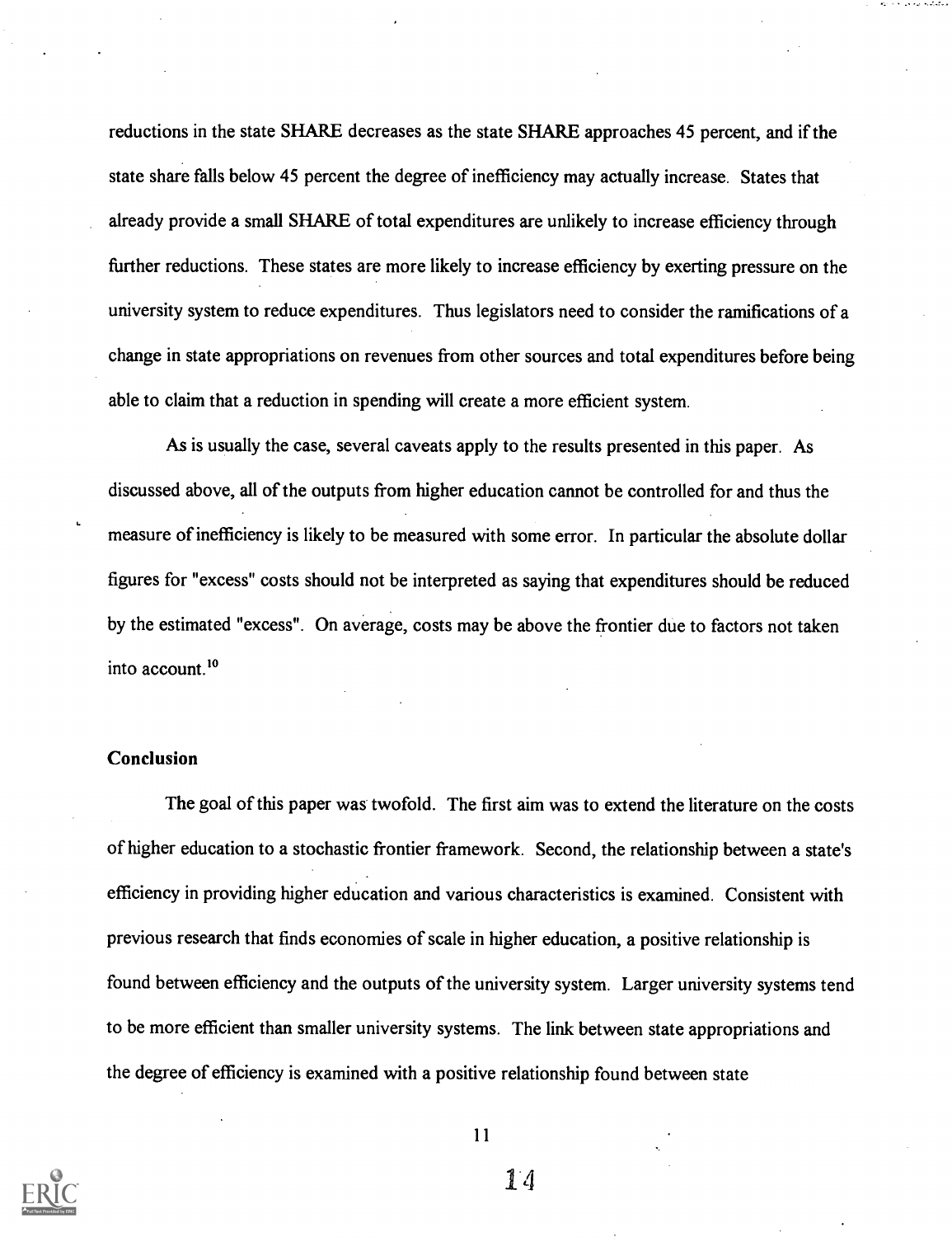appropriations and efficiency. More importantly a significant relationship is found between the share of total educational expenditures provided by state appropriations and the degree of efficiency. When the sample is divided into three groups based on the state SHARE, states with the smallest and largest SHARES are more inefficient than states in the middle group.

These results have potentially important policy implications. First, the standard assumption among state leaders that reductions in appropriations make universities more efficient may not be true. States that provide a high share of total expenditures may increase efficiency by reducing the state share of costs, but states that in the middle or lowest groups might not benefit by reducing the state share further. There are many questions that should be answered by future research. For example, it would be interesting to determine if similar results hold within colleges and universities. Also a longitudinal analysis that is able to examine the changing patterns of state support for higher education would be useful.



12

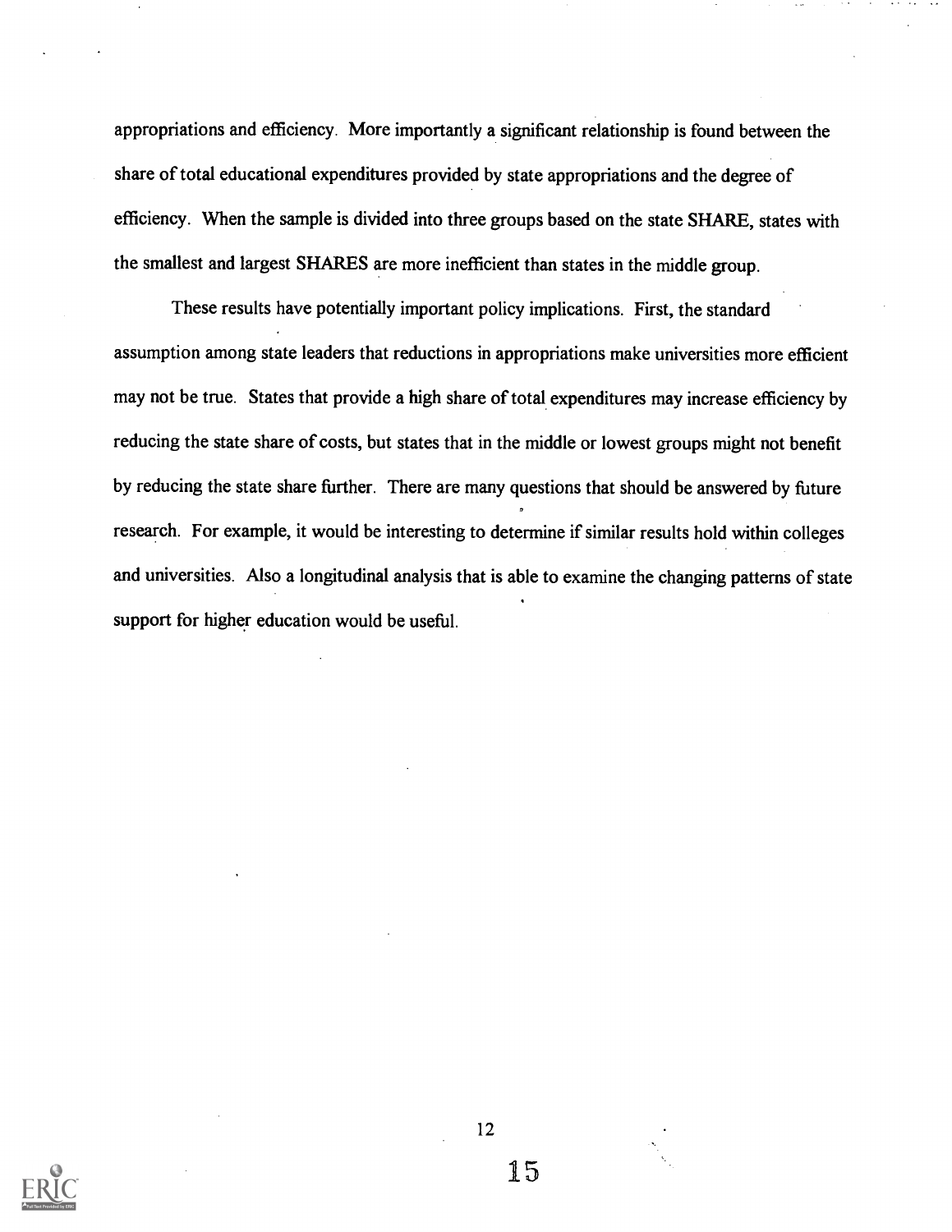#### Endnotes

1. See Brovender (1974), Verry and Davies (1976), Adams, Hankins, and Schroeder (1978), Tierney (1980), Brinkman (1981), Brinkman and Leslie (1986), Hoenack, Weiler, Goodman, and Pierro (1986), and Koshal and Koshal (1995).

2. For example, Polachek, Kneisner, and Harwood (1978), Manahan (1983), Dolan and Schmidt (1994), Douglas and Sulock (1995).

3. For example Clotfelter (1976), Peterson (1976), Coughlin and Erekson (1986), Hoenack and Pierro (1990), and Strathman (1994).

4. Cohn, Rhine and Santos (1989) estimate cost functions with and without wages, withotu substantial differences in the parameter estimates.

5. Cohn, Rhine, and Santos (1989) consider a sample of research universities for which research output measures are available. They find a .7 correlation between research expenditures and research output, thus they conclude that expenditures are not an unreasonable proxy for output. However, De Groot, McMahon, and Volkwein (1991) find their results are sensitive to whether research expenditures or research output is used in the analysis.

6. Aigner, Lovell, and Schmidt (1977), Cowing, Reifschneider, and Stevenson (1983), and Hofler and Murphy (1994) find the distribution of u to have little impact on the estimated coefficients.

7. The one-sided error was also divided by actual educational expenditures with very similar results to those reported below.

8. The results are based on all 200 observations from the pooled cross-section time-series sample. We also examined individual years and found similar relationships.

9. Attempts were also made to compare changes in state shares with changes in inefficiency. Many states reduced their state share of total expenditures in the sample period, however, little

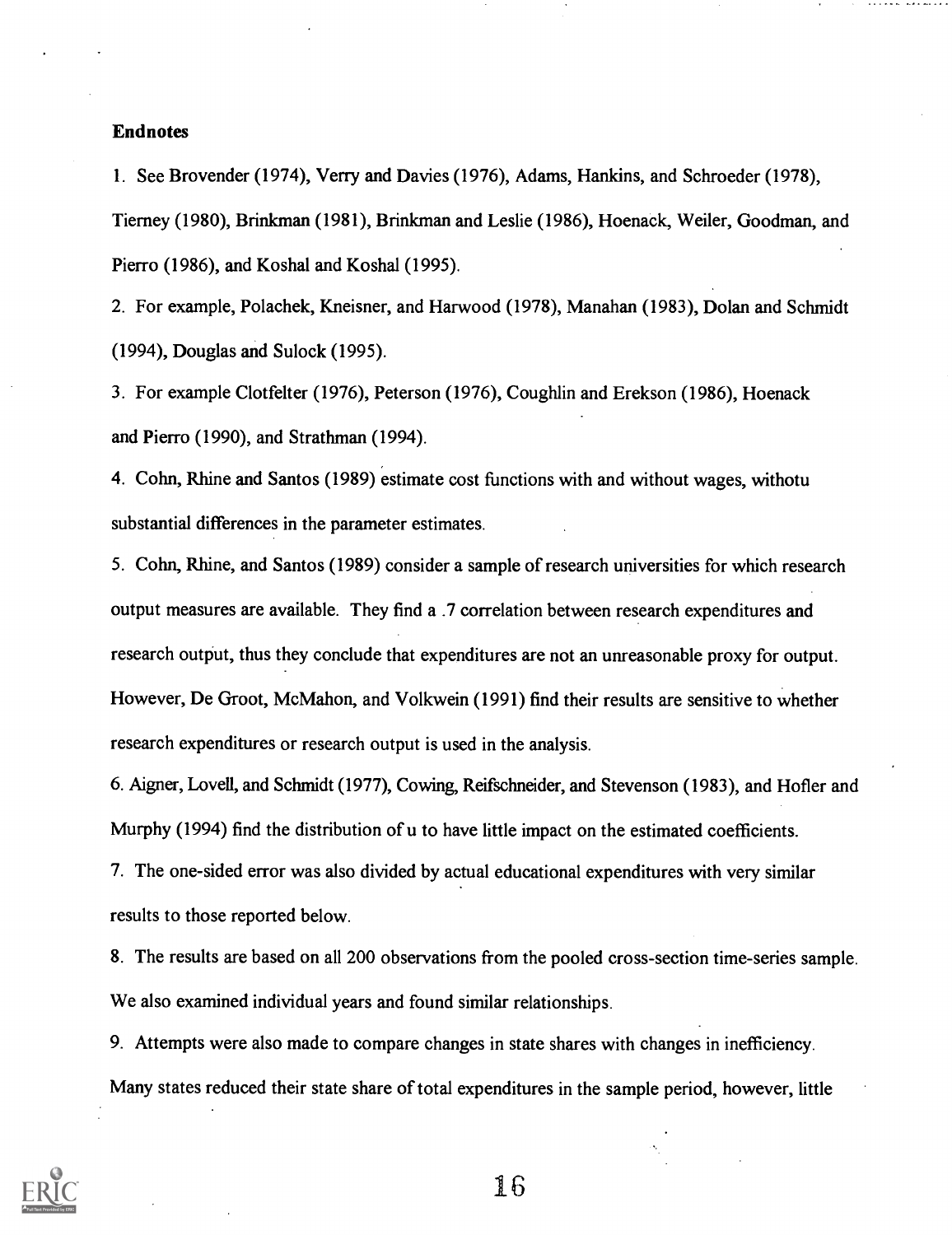change in estimated efficiency occurs within most states. It is quite likely that changes in efficiency are slow to occur since higher education cannot restructure its workforce as quickly as most industries.

10. See Newhouse (1994), Skinner (1994), Dor (1994), Hadley and Zeckerman (1994), and Vitaliano and Toren (1994) for an interesting exchange on the use of stochastic frontiers to estimate "excess" costs in hospitals and nursing homes. In particular criticism is focused on the use of frontier estimation to set absolute dollar amounts of inefficiency.

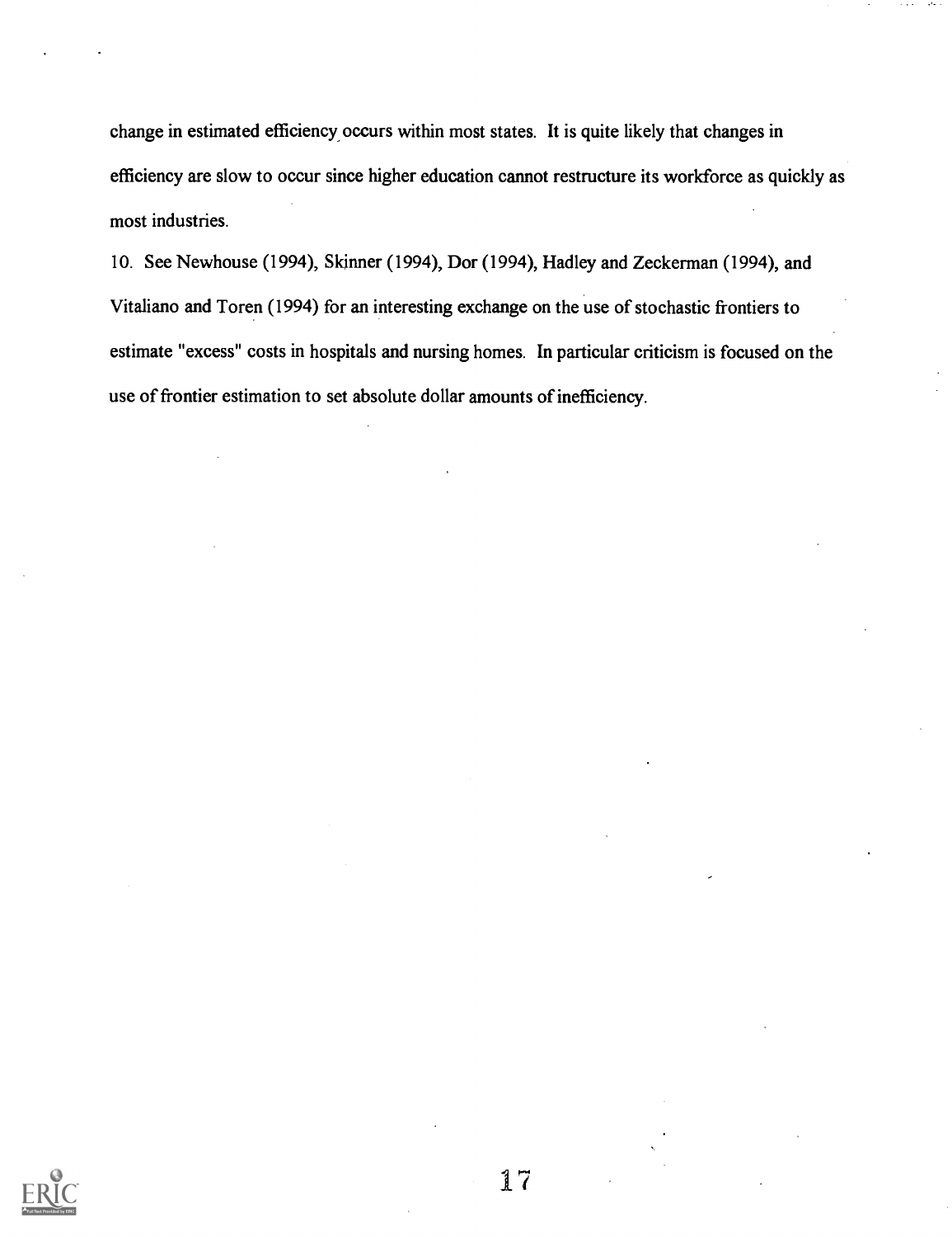#### References

Aigner, D.C., C.A.K. Lovell, and P. Schmidt (1977) "Formulation and Estimation of Stochastic Frontier Production Function Models." Journal of Econometrics 6(1): 21-38.

Adams, C.R., R.L. Hankins, and R.G. Schroeder (1978) "The Literature of Cost and Cost Analysis in Higher Education," in A Study of Cost Analysis in Higher Education, C.R. Adams, R.L. Hanins, and R.G. Schroeder (eds.), Washington, D.C.: American Council on Education.

Brinkman, Paul T. (1981) "Factors Affecting Instructional Costs at Major Research Universities," Journal of Higher Education, 52(3): 265-279.

Brinkman, Paul T. and L.L. Leslie (1986) "Economies of Scale in Higher Education: Sixty Years of Research," The Review of Higher Education,10(1): 1-28.

Brovender, S. (1974) "On the Economics of a University: Toward the Determination of Marginal. Cost of Teaching Services," Journal of Political Economy, 82(3): 657-664.

Clotfelter, C.T. (1976) "Public Spending for Higher Education: An Empirical Test of Two Hypotheses," Public Finance, 31(2): 177-194.

Cohn, E. and S.L.W. Rhine, and M.C. Santos (1989) "Institutions of Higher Education as Multi-Product Firms: Economies of Scale and Scope," Review of Economics and Statistics, 71(2): 284- 290.

Coughlin, C.C. and O.H. Erekson (1986) "Determinants of State Aid and Voluntary Support of Higher Education," Economics of Education Review, 5(2): 179-190.

Cowing, T., D. Reifschneider, and R. Stevenson. "A Comparison of Alternative Frontier Cost Function Specifications." in Developments in Econometric Analysis of Productivity: Measurement and Modelling Issues, edited by A. Dogramaci. Boston: Kluwer-Nijhoff, Ch. 4, 1983.

De Groot, H., W.W. McMahon, and J.F. Volkwein (1991) "The Cost Structure of American Research Universities," Review of Economics and Statistics, 73(3): 424-431.

Dolan, R.C. and R.M. Schmidt (1994) "Modeling Institutional Production of Higher Education," Economics of Education Review, 13(3): 197-213.

Dor, A. (1994) "Non-minimum Cost Functions and the Stochastic Frontier: On Applications to Health Care Providers," Journal of Health Economics, 13(3): 329-334.

Douglas, S. and J. Sulock (1995) "Estimating Educational Production Functions with Correction for Drops," Journal of Economic Education, 26(2): 101-112.

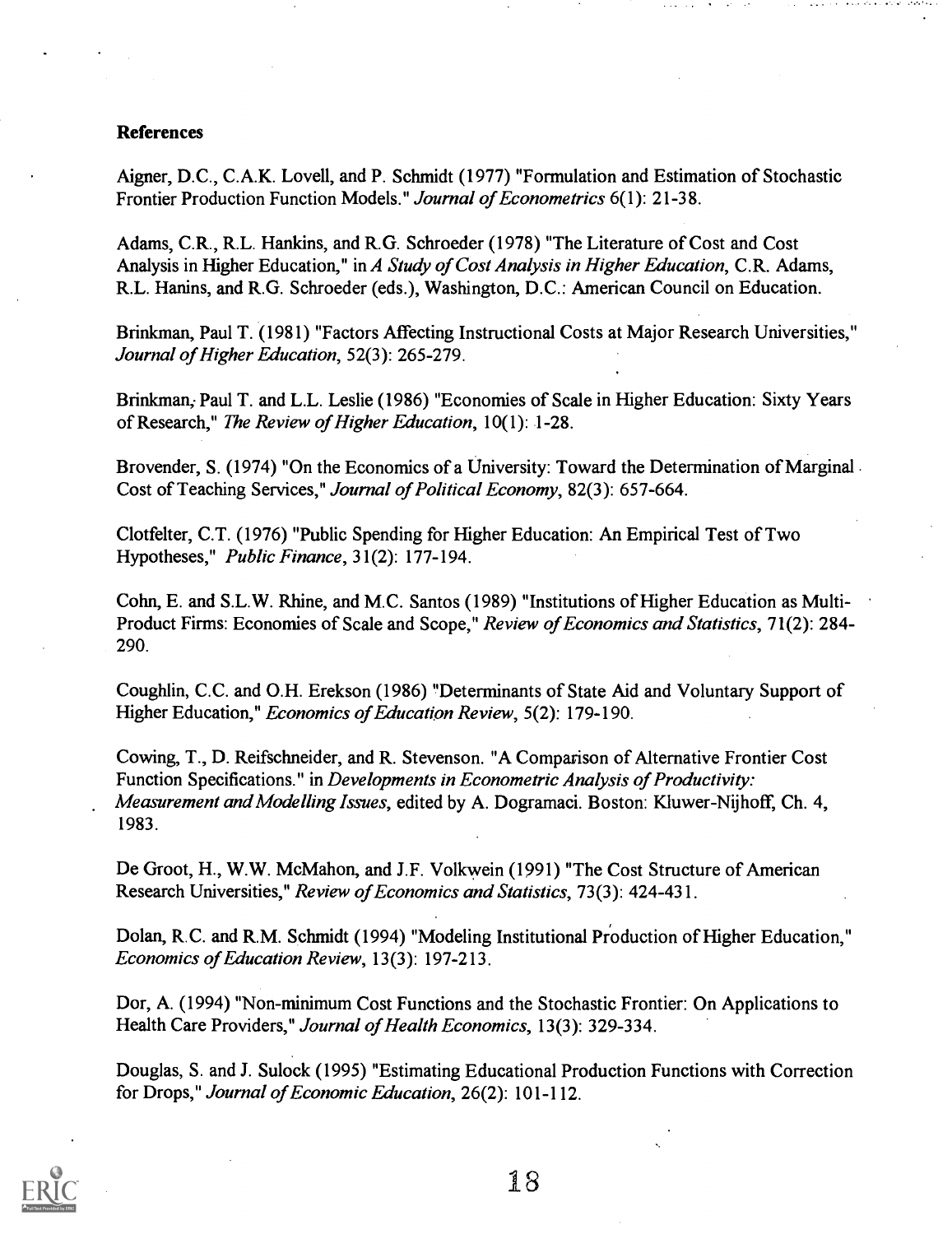Dundar, H. and D.R. Lewis (1995) "Departmental Productivity in American Universities: Economies of Scale and Scope," The Economics of Education Review, 14(2): 119-144.

.<br>Tanahasin'ilay kaominina dia kaominina mpikambana amin'ny fivondronan-kaominin'i Andre Carlos na Andre Carlos

Hadley, J. and S. Zuckerman (1994) "The Role of Efficiency Measurement in Hospital Rate Setting," Journal of Health Economics, 13(3): 335-340.

Hoenack, S.A. and D.J. Pierro (1990) "An Econometric Model of a University's Income and Enrollments," Journal of Economic Behavior and Organization, 14(3): 403-423.

Hoenack, S.A., W.C. Weiler, R.D. Goodman, and D.J. Pierro (1986) "Marginal Costs of Instruction, Research in Higher Education, 24(4): 335-417.

Hofler, R.A. and K.J. Murphy (1994) "Estimating Reservation Wages of Workers Using a Stochastic Frontier," Southern Economic Journal, 60(4): 961-976.

James, E. (1978) "Product Mix and Cost Disaggregation," Journal of Human Resources, 13(2): 157-186.

Jondrow, J., C.A.K. Lovell, I. Materov, and P. Schmidt (1982) "On the Estimation of Technical Inefficiency in the Stochastic Frontier Production Function Model," Journal of Econometrics 19(2): 233-238.

Koshal, R.K. and M.A. Koshal (1995) "Quality and Economies of Scale in Higher Education," Applied Economics, 27( ): 773-778.

Manahan, J. (1983) "An Educational Production Function for Principles of Economics," Journal of Economic Education, 14(2): 11-16.

Newhouse, J.P. (1994) "Frontier Estimation: How Useful a Tool for Health Economics?" Journal of Health Economics, 13(3): 317-322.

Peterson, R.G. (1976) "Environmental and Political Determinants of State Higher Education Appropriations Policies," Journal of Higher Education, 47(5): 523-542.

Polachek, S.W., T.J. Kneisner, and H.J. Harwood (1978) "Educational Production Functions," Journal of Educational Statistics, 3(3): 209-231.

Robst, J. and D. Russo (1996) "An Examination of Instructional Costs at Doctoral Universities," Working Paper, SUNY - Binghamton.

Skinner, J. (1994) "What Do Stochastic Frontier Cost Functions Tell Us About Efficiency? Journal of Health Economics, 13(3): 323-328.

Strathman, J.G. (1994) "Migration, Benefit Spillovers, and State Support of Higher Education," Urban Studies, 31(6): 913-920.

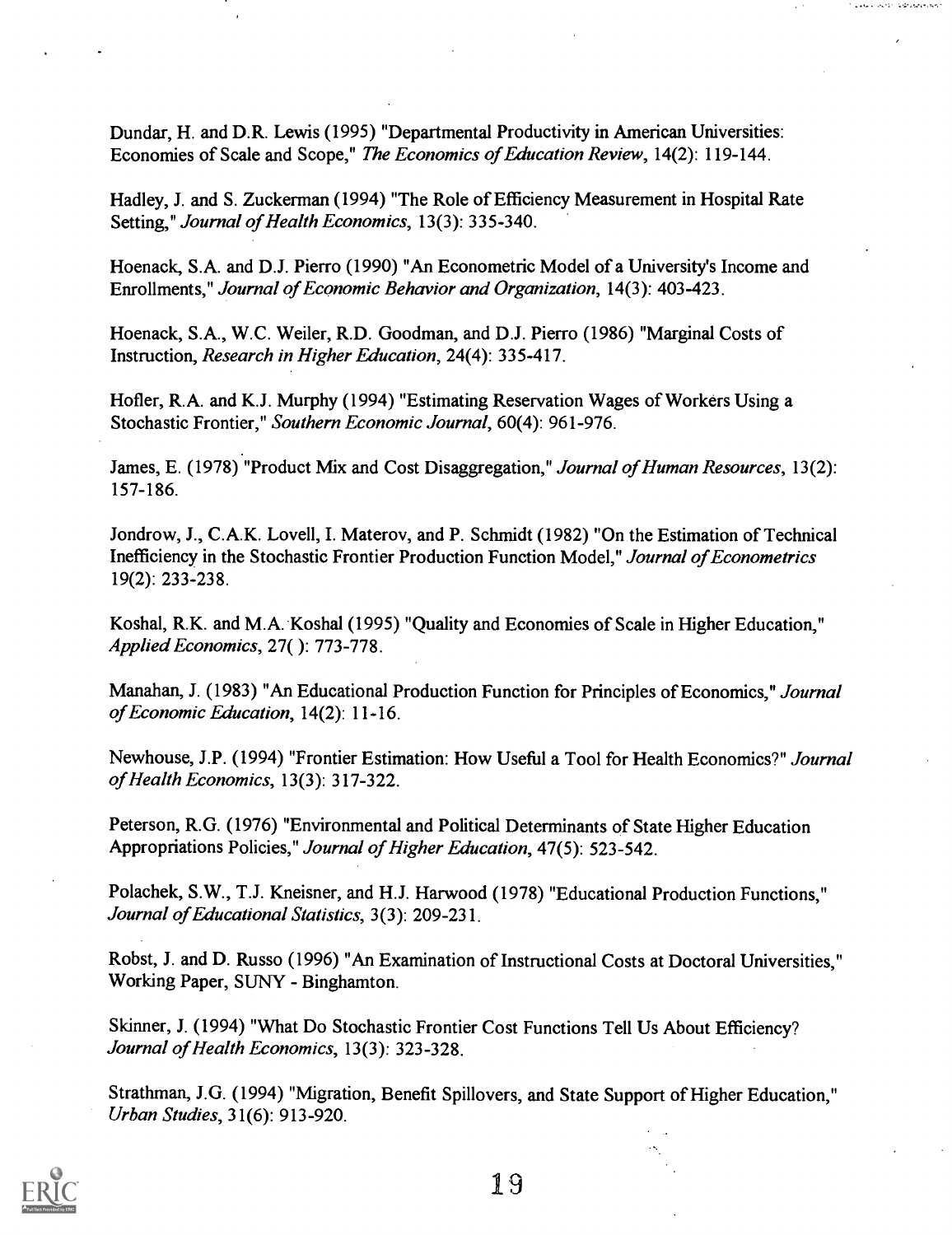Tierney, M. (1980) "An Estimate of Departmental Cost Functions," Higher Education, 9(4): 453- 468.

Verry, D.W. and P.R.G. Layard "Cost Functions for Teaching and Research," The Economic Journal, 85(337): 55-74.

Vitaliano, D.F. and M. Toren (1994) "Frontier Analysis: A Reply to Skinner, Dor and Newhouse," Journal of Health Economics, 13(3): 341-343.

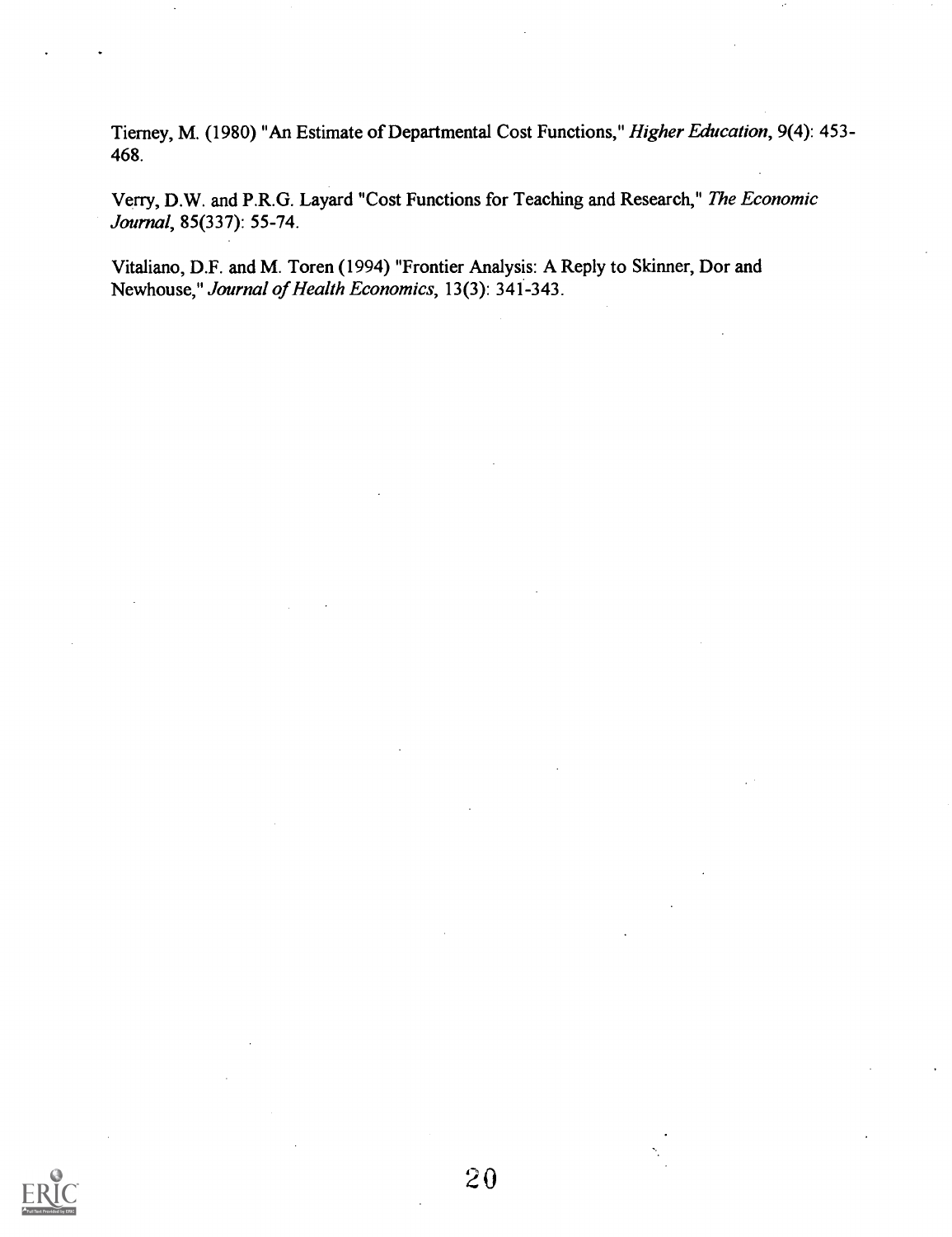|                        | Mean      | Std Dev   |  |
|------------------------|-----------|-----------|--|
| Total expenditures     | 1,861,984 | 2,012,376 |  |
| 4-year students        | 115,907   | 102,515   |  |
| 2-year students        | 102,421   | 174,818   |  |
| Research expenditures  | 325,320   | 393,666   |  |
| State appropriations   | 789,976   | 917,503   |  |
| State share            | .4210     | .0907     |  |
| Number of observations | 200       |           |  |

Table 1. Variable means<sup>a</sup>

Data: Chronicle of Higher Education, 1989-1990 through 1992-1993 academic years. a. All dollar figures are in thousands of dollars deflated using the Higher Education Price Index (1990-91=100). Variable definitions: Total expenditures  $=$  total general and education expenditures at public institutions in the state;  $\overline{4}$ -year students = the number of students enrolled in the fall semesters at 4-year public institutions;  $2$ -year students  $=$  the number of students enrolled in the fall semesters at 2-year public institutions; Research expenditures = research expenditures in the state during the fiscal year; State appropriations  $=$  state appropriations on higher education during the academic year; State share = State appropriations divided by total expenditures.



 $\overline{1}$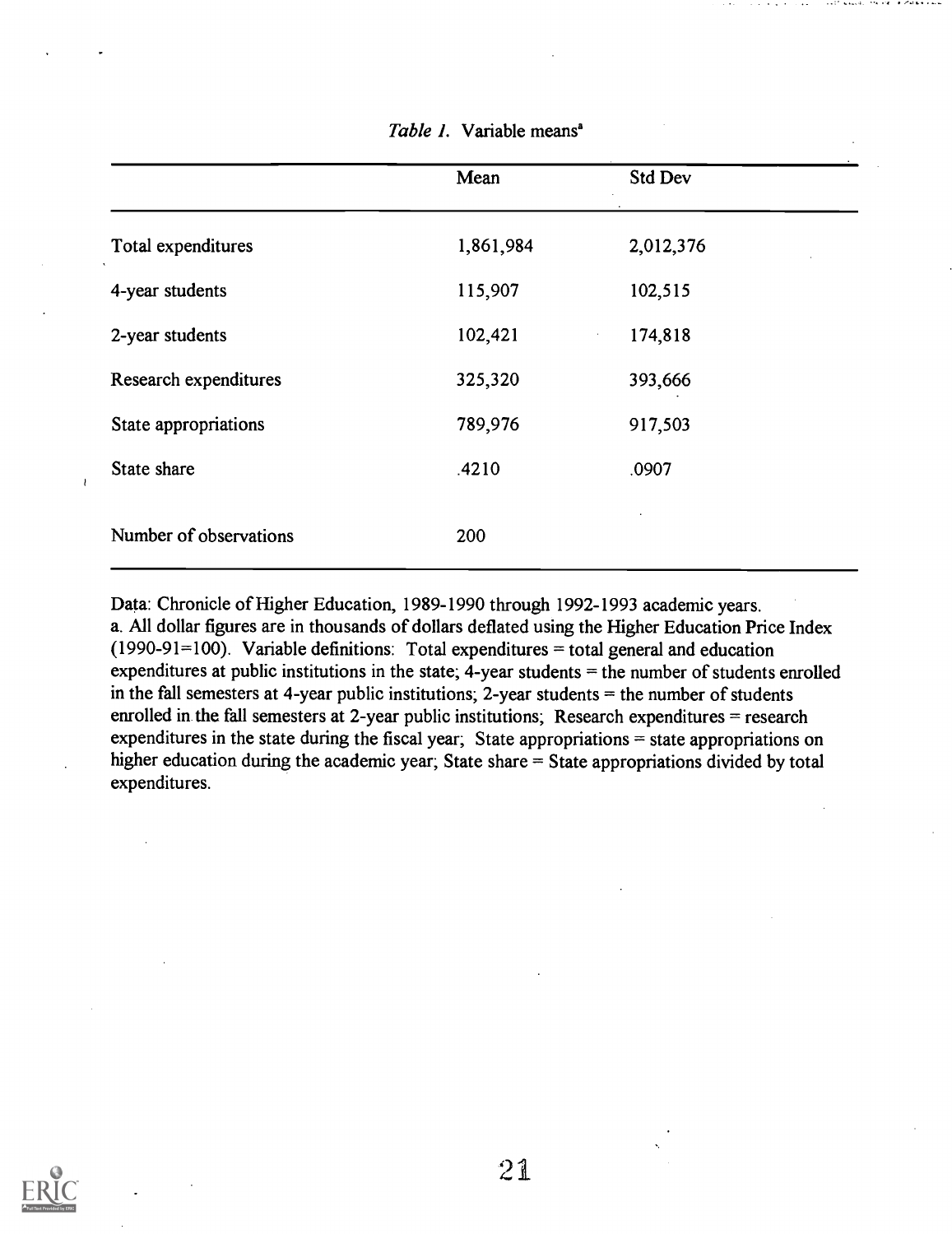|                                              | <b>OLS</b>    | Frontier      |  |
|----------------------------------------------|---------------|---------------|--|
| Constant                                     | $-41,279$     | $-208,030**$  |  |
|                                              | (44, 838)     | (86,059)      |  |
| 2-year students                              | $3.358$ **    | $3.269$ **    |  |
|                                              | (.804)        | (.694)        |  |
| 2-year squared                               | $-.00001**$   | $-0000045**$  |  |
|                                              | (.000002)     | (.000002)     |  |
| 4-year students                              | $11.792$ **   | $11.953$ **   |  |
|                                              | (1.26)        | (1.08)        |  |
| 4-year squared                               | $-.000004$    | $-.000004$    |  |
|                                              | (.000007)     | (.000007)     |  |
| Research expenditures                        | $1.032**$     | .9205 **      |  |
|                                              | (.338)        | (.415)        |  |
| Research squared                             | $-.000002**$  | $-000002**$   |  |
|                                              | (.0000004)    | (.0000006)    |  |
| 2-year * 4-year                              | $-.00002**$   | $-.00002**$   |  |
|                                              | (.000008)     | (.000006)     |  |
| 2-year * Research                            | $.000011$ **  | $.000010**$   |  |
|                                              | (.000002)     | (.000002)     |  |
| 4-year * Research                            | $.0000047$ ** | .0000048      |  |
|                                              | (.000002)     | (.000003)     |  |
| $\Gamma = \sigma_v / \sigma_v$               |               | $1.128$ **    |  |
|                                              |               | (.446)        |  |
| $\sigma^2 = \sigma_{\nu}^2 + \sigma_{\mu}^2$ |               | 294,360 **    |  |
|                                              |               | $(49, 839)$ . |  |
| $\sigma_v^2$                                 |               | 129,538       |  |
| $\sigma^2$ <sub>u</sub> =                    |               | 164,822       |  |
| N                                            | 200           | 200           |  |
| R-squared                                    | .9848         |               |  |
| Log-likelihood                               |               | $-2762.8$     |  |

Table 2. Cost Function Results<sup>a</sup>

a. See Table 1 for variable defmitions. Standard errors are in parentheses.

\*\* denotes the coefficient is significant at the 5 percent level, \* 10 percent.



 $\sim$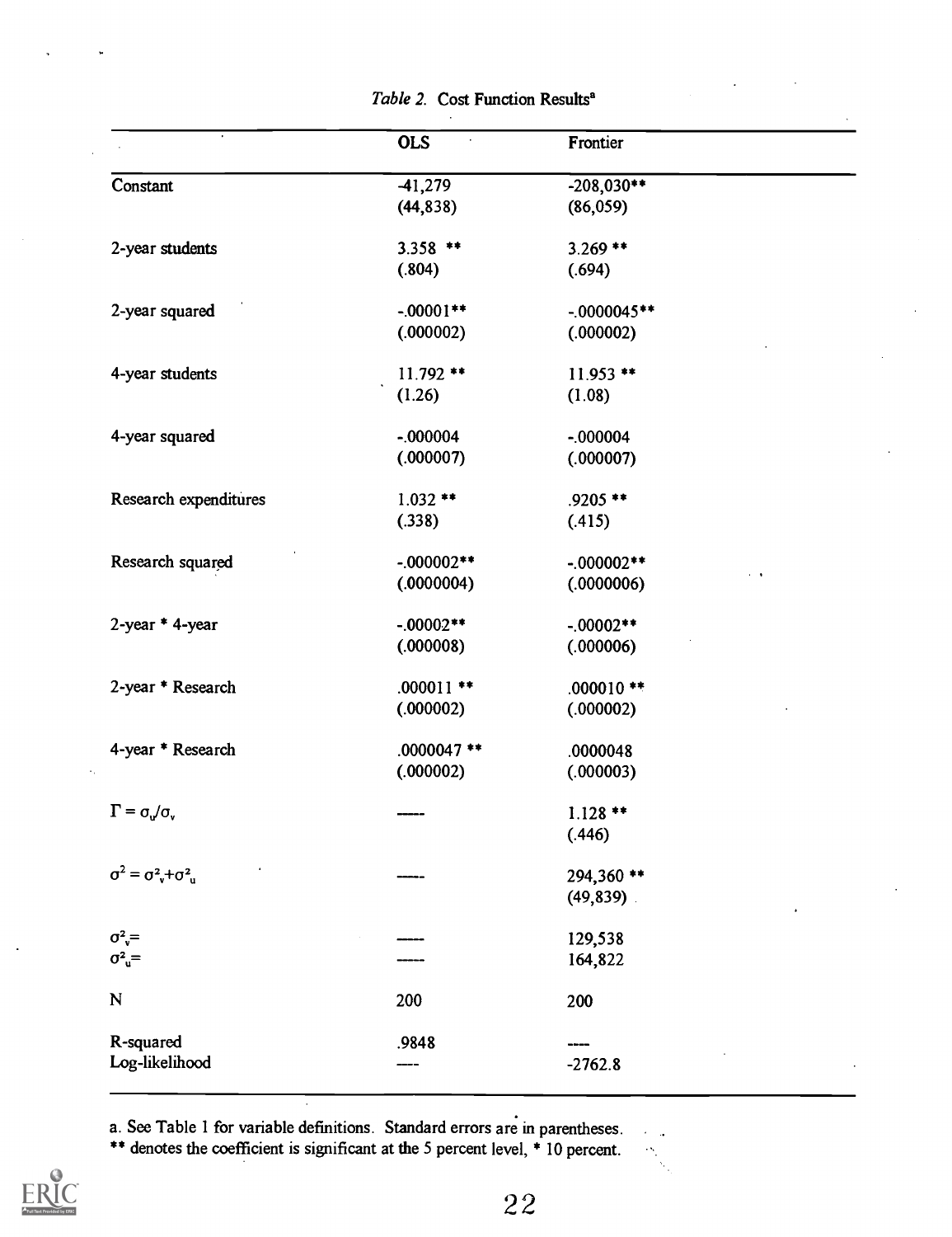| Variable                             | N   | Mean  | Std Dev        | T-stat <sup>b</sup> |
|--------------------------------------|-----|-------|----------------|---------------------|
| Total                                | 200 | .2069 | .1980          |                     |
| Students at 2-year schools           |     |       |                |                     |
| $(1)$ < 31,800                       | 66  | .4027 | .2175          |                     |
| $(2)$ 31,800 - 77,000                | 67  | :1357 | .0876          |                     |
| $(3)$ > 77,000                       | 67  | .0803 | .0565          |                     |
|                                      |     |       | $(1)$ vs $(2)$ | $9.32$ **           |
|                                      |     |       | $(2)$ vs $(3)$ | $4.34$ **           |
|                                      |     |       | $(1)$ vs $(3)$ | $11.74$ **          |
| Students at 4-year schools           |     |       |                |                     |
| $(1)$ < 60,700                       | 66  | .4219 | .1968          |                     |
| $(2)$ 60,700 - 126,000               | 67  | .1398 | .0826          |                     |
| $(3)$ > 126,000                      | 67  | .0621 | .0349          |                     |
|                                      |     |       | $(1)$ vs $(2)$ | $10.75$ **          |
|                                      |     |       | $(2)$ vs $(3)$ | $7.10$ **           |
|                                      |     |       | $(1)$ vs $(3)$ | $14.62**$           |
| Research expenditures (in thousands) |     |       |                |                     |
| $(1)$ < 94,000                       | 66  | .4128 | .2077          |                     |
| $(2)$ 94,000 - 298,000               | 67  | .1393 | .0908          |                     |
| (3) > 298,000                        | 67  | .0716 | .0437          |                     |
|                                      |     |       | $(1)$ vs $(2)$ | 9.81<br>**          |
|                                      |     |       | $(2)$ vs $(3)$ | $5.50$ **           |
|                                      |     |       | $(1)$ vs $(3)$ | $13.06$ **          |

## Table 3. The Relationship between Inefficiency and Various Characteristics

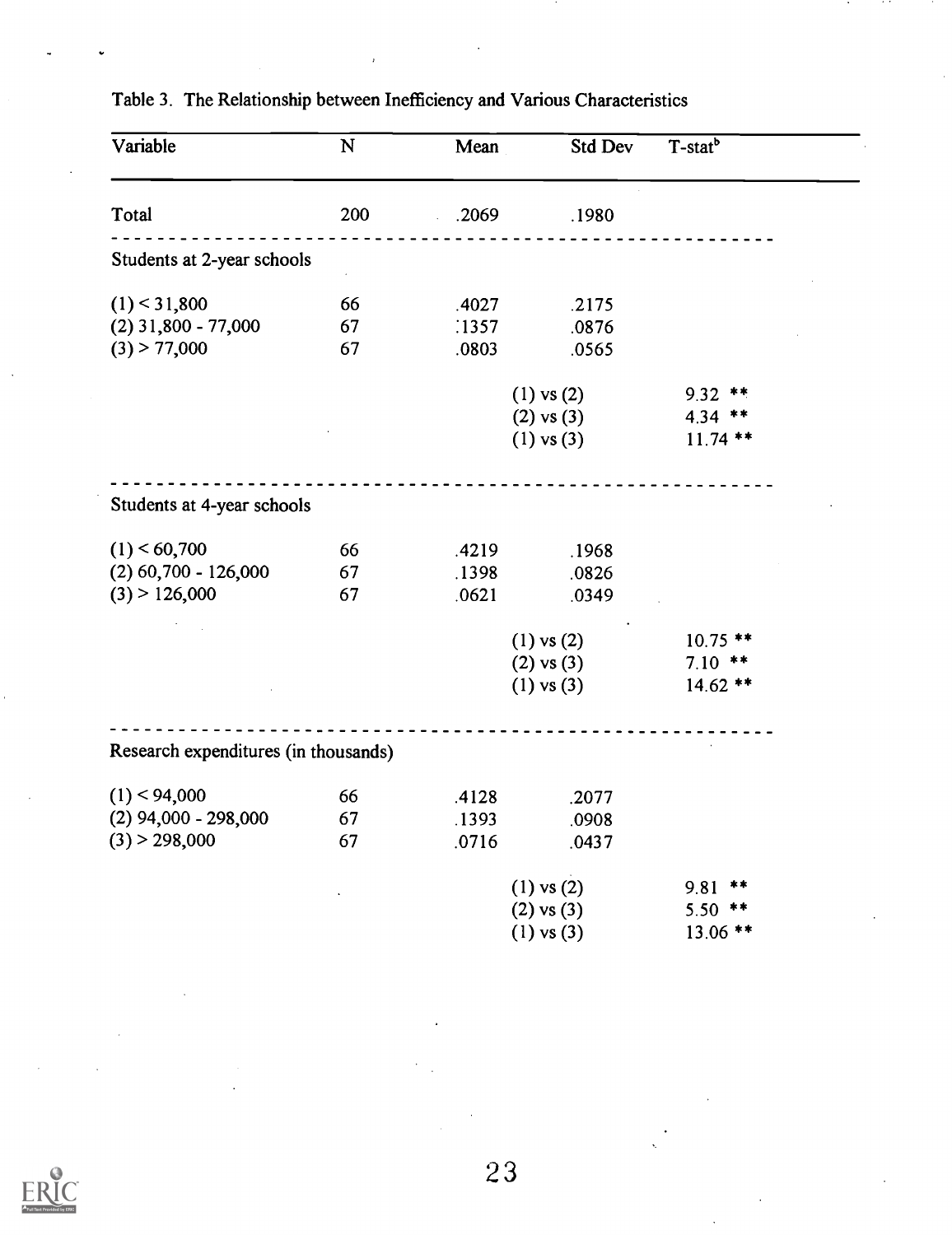| Variable                                                 | N  | Mean  | Std Dev        | T-stat <sup>b</sup> |
|----------------------------------------------------------|----|-------|----------------|---------------------|
| State appropriations for higher education (in thousands) |    |       |                |                     |
| $(1)$ < 329,000                                          | 66 | .4134 | .2067          |                     |
| $(2)$ 329,000 - 820,000                                  | 67 | .1386 | .0907          |                     |
| $(3)$ > 820,000                                          | 67 | .0717 | .0448          |                     |
|                                                          |    |       | $(1)$ vs $(2)$ | **<br>9.91          |
|                                                          |    |       | $(2)$ vs $(3)$ | $5.42$ **           |
|                                                          |    |       | $(1)$ vs $(3)$ | $13.13$ **          |
| State share of total expenditures                        |    |       |                |                     |
| $(1)$ < .373                                             | 66 | .2465 | .2148          |                     |
| $(2) .373 - .462$                                        | 67 | .1497 | .1133          |                     |
| (3) > .462                                               | 67 | .2250 | .2340          |                     |
|                                                          |    |       | $(1)$ vs $(2)$ | $3.25$ **           |
|                                                          |    |       | $(2)$ vs $(3)$ | $-2.37$ **          |
|                                                          |    |       | $(1)$ vs $(3)$ | $-0.55$             |

Table 3. The Relationship between Inefficiency and Various Characteristics (contd.)

a. The t-statistics determine whether the means are significantly different. \*\* indicates significance at the 5 percent level, \* at the 10 percent level.

 $\bar{z}$